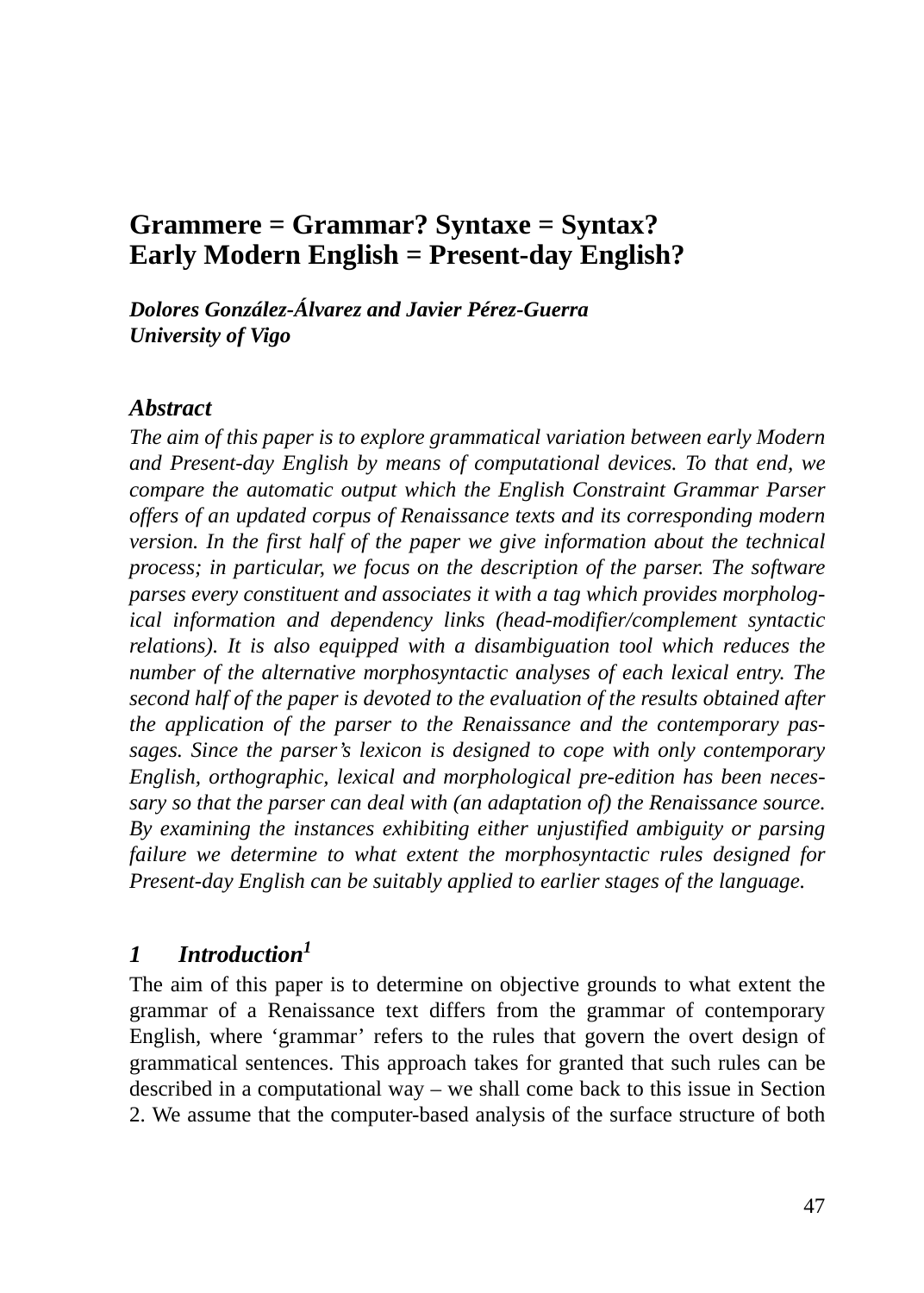early Modern English (eModE) and Present-day English (PDE) linguistic productions is revealing as regards the determination of the factors that merit attention from the point of view of linguistic explanation. If a computational grammar parser which is trained to cope with PDE also deals correctly with eModE, then one may hypothesise that there are no significant differences between the grammar (or, more precisely, syntax) of eModE and PDE. If, by contrast, such PDE-based parser fails when it is required to handle older texts, then the conclusion is that the grammars are considerably different.

What follows is organized into five sections. In Section 2 we outline the methodological issues and assumptions resorted to in the investigation of the textual material in the ensuing sections. Section 3 gives information on the corpus material. Section 4, which constitutes the backbone of this pilot study, deals with the examination of the output of the computational process which has been applied to the textual material. Finally, Section 5 puts forward the conclusions warranted by the analysis of the data in Section 4.

### *2 Methodology*

A consequence of the assumption that un-/grammaticality<sup>2</sup> in speech production is governed by context-dependent rules is that (at least part of) the grammar of a given language can be thought of as a language-particular computational system. To the end of assessing the degree of similarity between the rules operating in eModE and in PDE, we have made use of the automatic parser 'Connexor Machinese Syntax' (CMS), based on a Functional Dependency Grammar (FDP) (see Järvinen and Tapanainen 1997 for the description of the parser and for a guide to Dependency Grammar), and its associated analyser ENGCG (see Voutilainen and Heikkilä 1994 or Tapanainen 1996 for the technical description of ENGCG) for PDE, both developed in Finland by Connexor.<sup>3</sup>

The grammar of this computational framework is derived from a constraintbased grammar. This means that the CMS parser uses constraint methodology which is mainly based on the surface analysis of the utterances and the distributional properties of the constituents, not on local statistical generalisations obtained through the exploration of large manually-tagged corpora (see Voutilainen 1994a: Sections 3.2 and 3.3 in this respect). A constraint grammar assumes that by observing exclusively both the surface structure of an utterance and the core features of its various constituents, the computational system can implement a closed list of alternative analyses of a given word, one of which is correct. The absence of reference to extralinguistic factors<sup>4</sup> – in, at least, the first theoretical stage –, on the one hand, and of abstract underlying syntactic repre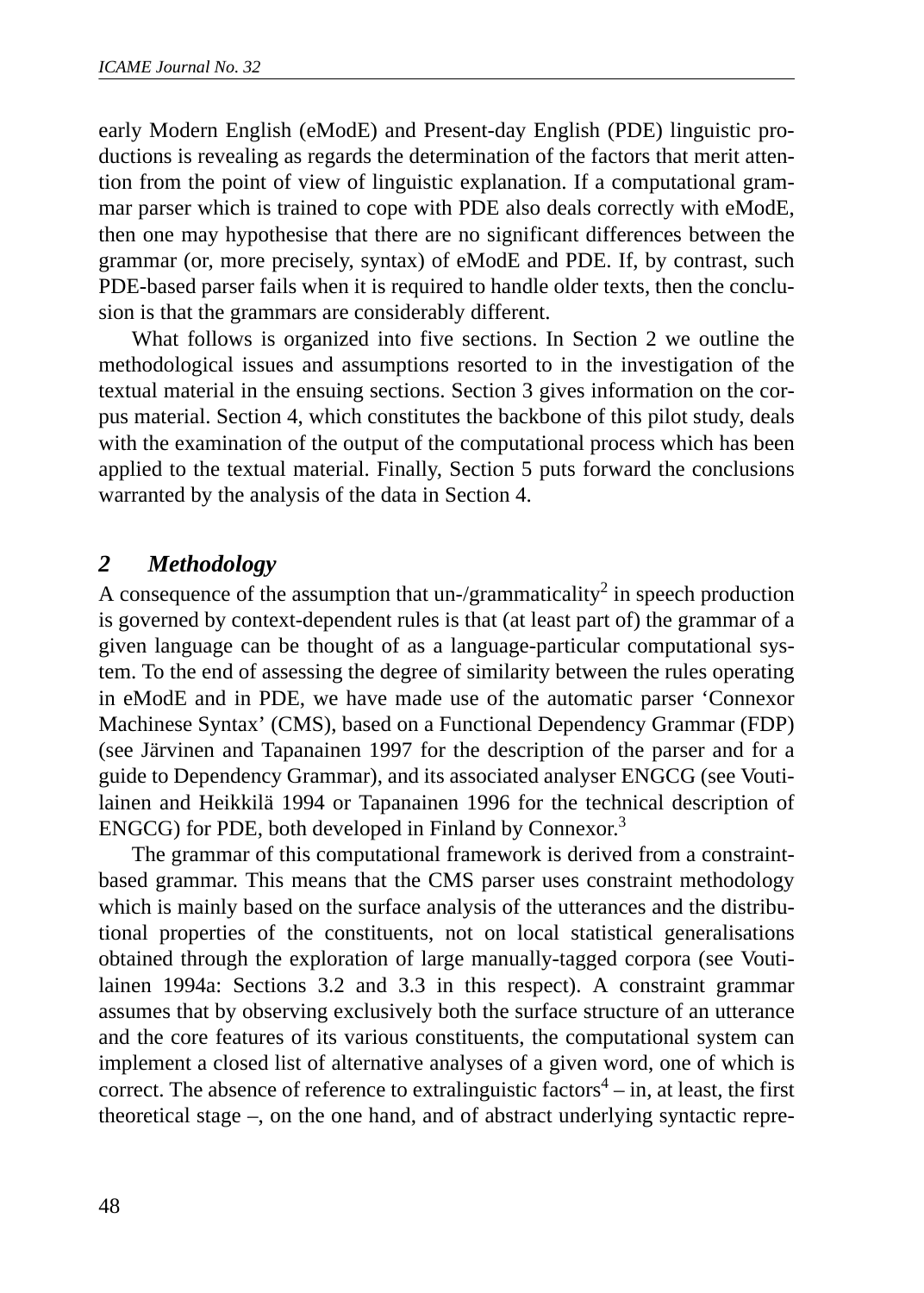sentations, on the other, have been decisive for the selection of a constraintbased framework in this study.

The key-concept in this parsing technology is thus ambiguity, which refers to the existence of multiple output analyses associated with the same utterance. As it will be shown in Section 4 when we deal with the actual texts, the CMS parser gives several solutions on many occasions, which must be understood as a consequence of the parsing process itself. Alternatively put, unless the number of ad-hoc constraints is increased, the parser will not be able to select the correct output in every case and will thus offer a number of possible analyses.<sup>5</sup> In a constraint grammar disambiguation is resolved by removing among the alternative analyses those which are not likely to be correct by means of constraints or negative rules.<sup>6</sup>

To give an example, (1) reflects the shallow parsing of the PDE sentence *He told me how Furbusher dealt with him, very headily sure* as given by the CMS parser:

| ( I J          |            |              |                       |                                                       |
|----------------|------------|--------------|-----------------------|-------------------------------------------------------|
| Text           |            | Baseform     | Syntactic<br>relation | Syntax and morphology                                 |
| $\mathbf{1}$   | He.        | he           | subj: >2              | @SUBJ %NH PRON PERS NOM SG3                           |
| $\overline{a}$ | told       | tell         | main: >0              | @+FMAINV %VA V PAST                                   |
| 3              | me.        | i.           | $dat:$ > 2            | @I-OBJ %NH PRON PERS ACC SG1                          |
| 4              | how        | how          | man: <sub>6</sub>     | @ADVL %EH ADV WH                                      |
| 5              | Furbusher  | furbusher    | subi: >6              | @SUBJ %NH N NOM SG                                    |
| 6              | dealt      | deal         | obj: >2               | @+FMAINV %VA V PAST                                   |
| 7              | with       | with         | $phr:$ >6             | @ADVL %EH PREP                                        |
| 8              | him        | he           | pcomp: >7             | @ <p %nh="" acc="" pers="" pron="" sg3<="" td=""></p> |
| 9,             |            | $\mathbf{r}$ |                       |                                                       |
|                | 10 very    | very         | ad: >11               | @AD-A> %E> ADV                                        |
|                | 11 headily | headily      | ad: >12               | @AD-A> %E> ADV                                        |
|                | 12 sure    | sure         |                       | @ADVL %EH ADV                                         |
|                |            |              |                       | @ <p %nh="" a="" abs<="" td=""></p>                   |
|                |            |              |                       | @OBJ %NH A ABS                                        |
|                |            |              |                       | @APP %NH A ABS                                        |

 $(1)$ 

The on-line parser has not been able to disambiguate among the tags assigned to the word *sure* in (1), namely, adverb (ADV) or adjective  $(A)$  – complement of a preposition  $(\leq P)$ , of an object (OBJ) or an apposition (APP).<sup>7</sup>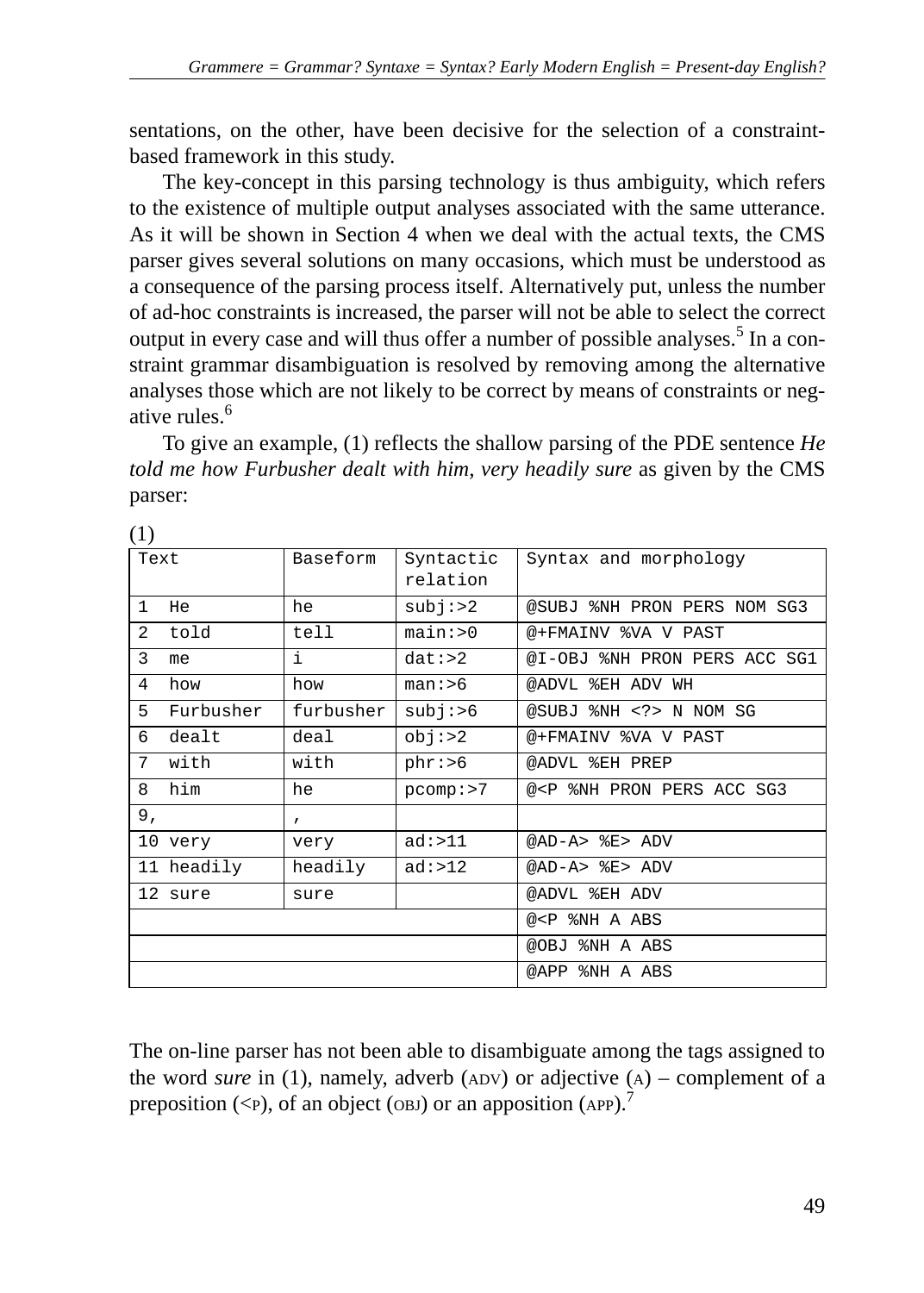In this study ambiguity is not considered disadvantageous at all since the shallower the parsing process and the lower the number of ad-hoc constraints at work, the better. Put differently, we are interested in the application of a computational technique which is not based on non-systematic language-particular rules; otherwise we will not be able to discern whether the different outputs obtained for eModE and for PDE are due to language-internal, i.e. systematic, factors or whether they are reflections of the capricious historical behaviour of the language. In an attempt to eliminate non-systematic ad-hoc machinery we have opted for the rather shallow level of morphosyntactic analysis offered by the on-line CMS parser (www.connexor.com), which excludes the application of powerful disambiguation.

Apart from assigning morphosyntactic tags with information about lexical and phrasal categorisation to the lexical material, the CMS parser shows relations between words, as marshalled by (2) [our graphical adaptation] (see Voutilainen 1994b for examples of syntactic analyses):

(2) This paper investigates syntactic variation in English.



In the graphical output, the arrows indicate syntactic relations of modification between heads and, say, satellites. In a dependency grammar, "every element of the dependency tree has a unique head [and] the verb serves as the head of the clause" (Tapanainen and Järvinen 1997: 65). That stated, the representation in (2) must be interpreted as follows: the main element – the verbal form *investigates* (finite main predicator, present, third-person singular) – is modified by three functional constituents, namely, the subject, the object and a locative segment, each of them consisting of functional heads – *paper* (noun, nominative, singular), *variation* (noun, nominative, singular) and *in* (adverbial, preposition),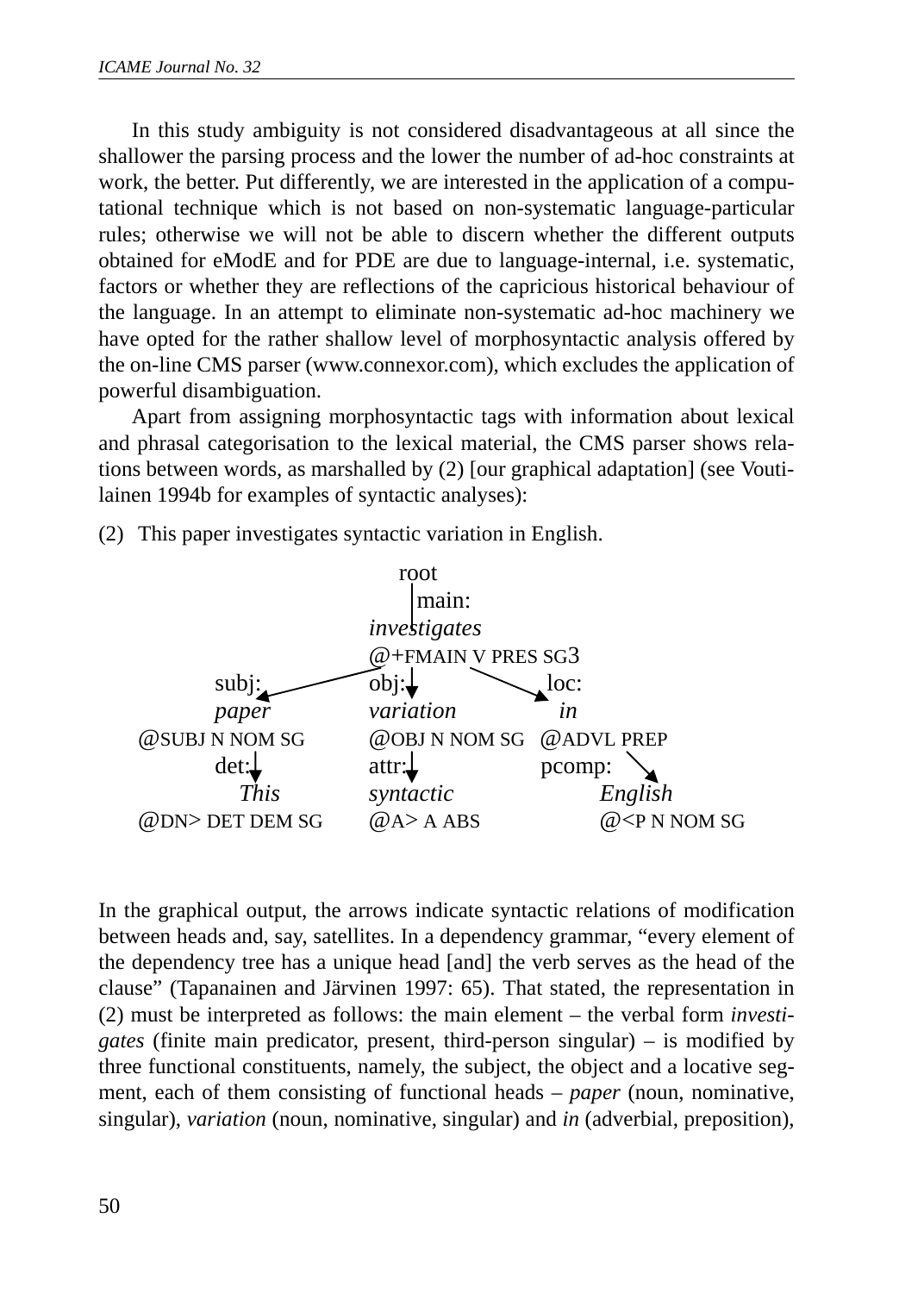respectively – and their corresponding modifiers – *this* (premodifying determiner, demonstrative, singular), *syntactic* (premodifying adjective, absolutive or uninflected for comparison) and *English* (post-head complement of a preposition, noun, nominative, singular).

So far we have offered details about the computational process of shallow parsing, as offered by the CMS parser. The system is capable of discriminating among alternative surface analyses of lexical items and idiomatic expressions with the assistance of a language-particular lexicon or dictionary, $8$  a basic morphosyntactic analyser and a robust constraint grammar containing negative rules or constraints whose goal is to eliminate superfluous and incorrect analyses. It seems in order here to stress that the whole process is independent of artificial theoretical rules which are disconnected from the actual surface of the material acting as the input.

# *3 The corpus*

In this pilot study we utilise the CMS system so as to examine the results of its application to two versions of the same text, namely, pages 79.27 to 89.9 and 128.21 to 145.20 of *An Elizabethan in 1582: The Diary of Richard Madox, Fel*low of All Souls, totalling approximately 5,000 running words,<sup>9</sup> an electronic version of which can be extracted from the *Helsinki Corpus of English Texts* (see Kytö 1996). Further investigation into a larger corpus will serve for the purposes of both the corroboration of the results in this research project (see Section 4 in this respect) and the provision of more grammatical information about the intricacies of the grammar of eModE.

The selection of *The Diary of Richard Madox* was not a random but a meditated choice. On the one hand, we wanted a text in prose with no literary aims and not greatly affected by generic conventions in an attempt to avoid some of the problems caused by distance in time between eModE and PDE. On the other hand, investigating linguistic issues in *The Diary of Richard Madox* would allow us to trace parallelism between this study and González-Álvarez and Pérez-Guerra (2004).

The goal of this pilot study is to check whether a parser which (i) has been fully trained for the analysis of PDE texts, and (ii) is based on surface rules and not on abstract axioms will do successfully when applied to older texts or not. As already mentioned in Section 1, if the result is positive then one might argue that there are no significant differences between the grammar of eModE and PDE. If, by contrast, the degree of success is considerably lower with the eModE texts, one should conclude that the whole computational system should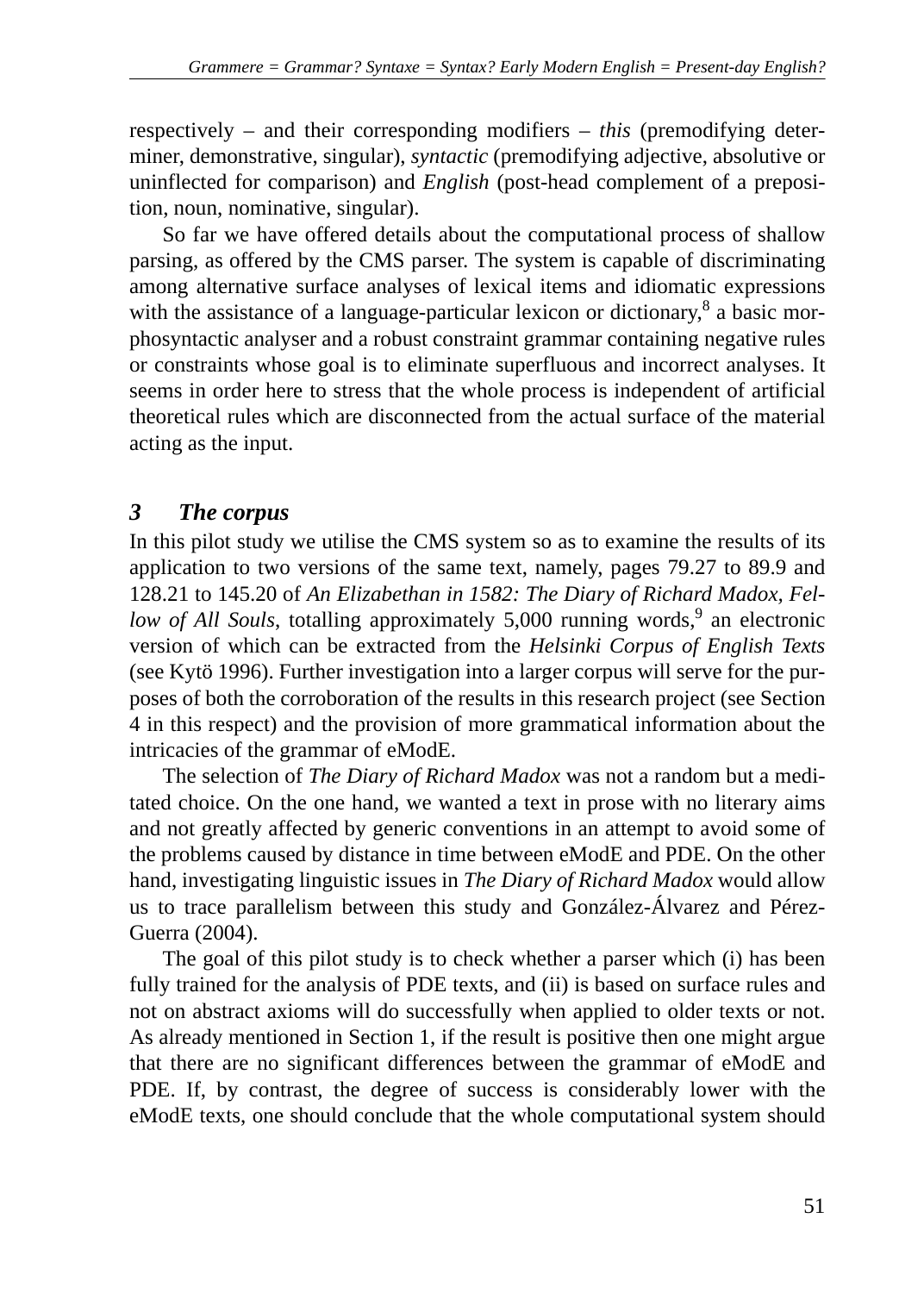be rebuilt, which indicates that the grammars of the two periods under examination are different.

To our knowledge, the only studies which have applied the CMS parser to, respectively, early Modern English historic texts and late Modern English letters are Kytö and Voutilainen (1995) and (1998). The perspective adopted in their investigation is somewhat different from ours. Kytö and Voutilainen's goal is twofold: on the one hand, they want to adapt (in their terminology, 'teach') the parser so that it can handle older textual productions. To that end, they both increased the lexicon and built a specialised grammar on top of the basic analyser containing new constraints, which discards most of the ambiguity. On the other hand, they wonder "to what extent does Present-day English differ from early English and to what extent is it possible to formalize this difference for the purposes of the parser" (1998: 149). In this paper we will be referring exclusively to their second objective, namely, the determination of the systematic differences between a computational grammar which copes successfully with PDE texts and the potential constraints which should be operative in a grammar for eModE productions.

Our starting point is thus an eModE text, which must serve as the input material for the computational process. Even though the parser is claimed to be robust, that is, capable of handling unedited text, we have edited the input sample by simply updating the spelling and adapting to PDE the inflectional endings and the medieval lexicon which is no longer used in English so that the parser will not fail in the analysis of the text due to the impossibility of interpreting the material. Thus, to give a few examples, *supt* in the Renaissance manuscript has had to be translated by the corresponding PDE term *drank*. Likewise, verbal forms such as *hath* or *beginneth* were rendered as *has* and *begins*. An example of the adaptation is shown as follows: whereas (3) contains a passage from page 140 of the Renaissance sample, which will not be able to undergo automatic parsing at all, (4) offers the updated version MADOX1 with which the parser will be confronted in this research project:

(3) M. Walker and I went thither purposing to have walked only, but M. leiftenent which was now come from Sir Fraunces Drake at Bucland had us to M. Whoodes howse wher we supt with M. Whyticars hath maried M. Hawkins syster, and after we returned to the Edward wher we discoursed with the viceadmirall of many mens maners and many matters, advising how love myght best be maynteyned and good order kept, but wher overweening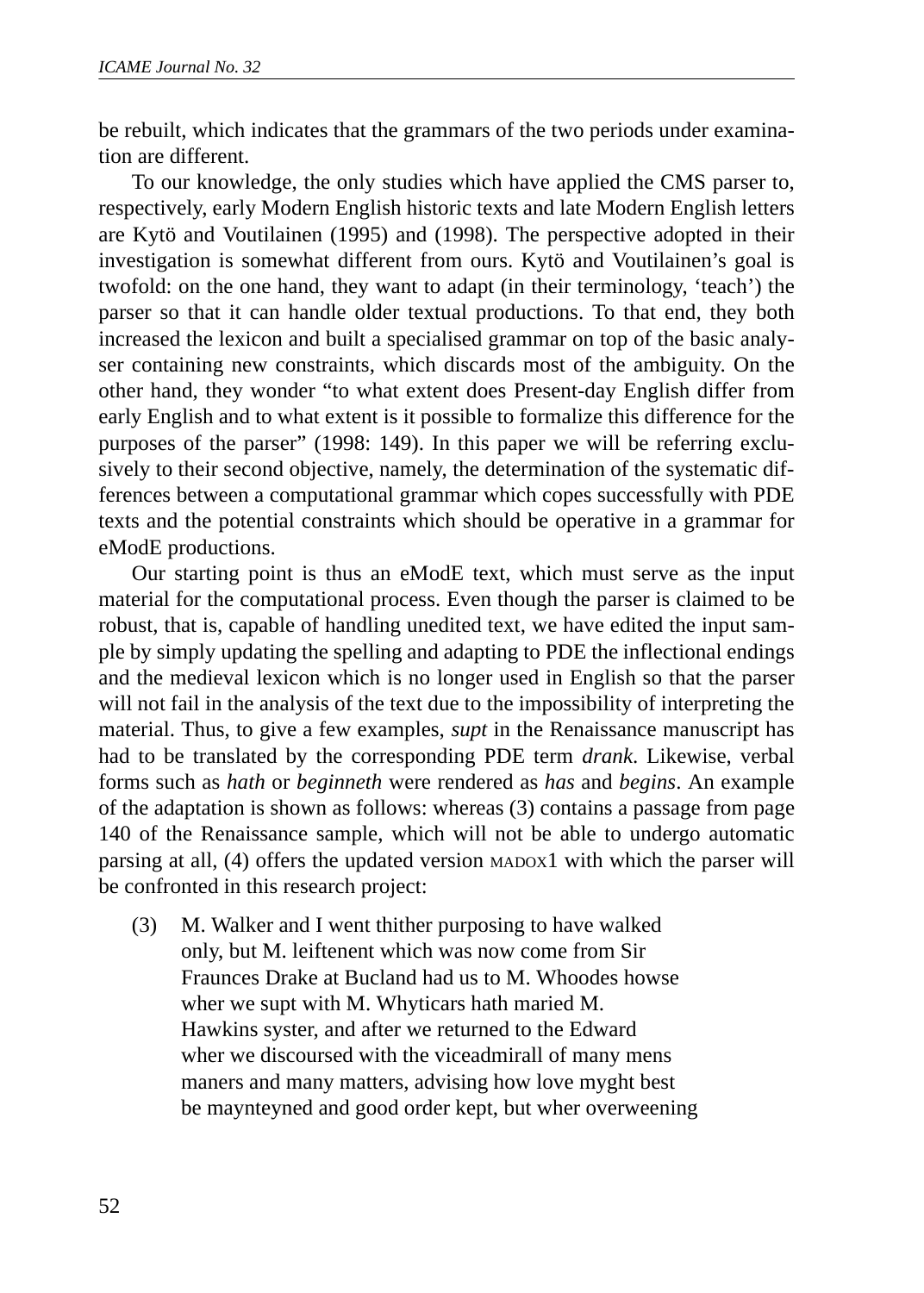pevishnes is once planted, and myxed with a kynd of creeping dissimulation, yt is hard ther to setle the seeds of any good advice, for now beginneth the hydden poyson to breth owt.

(4) Mr. Walker and I went thither purposing to have walked only, but Mr. lieutenant which was now come from Sir Francis Drake at Bucland had us to Mr. Whoodes house where we drank with Mr. Whyticars has married Mr. Hawkins' sister, and after we returned to the Edward where we discoursed with the vice-admiral of many men's manners and many matters, advising how love might best be maintained and good order kept, but where overweening peevishness is once planted, and mixed with a kind of creeping dissimulation, it is hard there to settle the seeds of any good advice, for now begins the hidden poison to breath out.

The second textual source which will serve as the basis of comparison and contrast will be a literal modern correct/acceptable version of the adapted material in (4), here illustrated by way of (5):

(5) Mr. Walker and I went thither purposing to have walked alone, but Mr. lieutenant, who had now come from Sir Francis Drake at Bucland, led us to Mr. Whood's house where we drank with Mr. Whyticars, who has married Mr. Hawkins' sister, and later we returned to the Edward where we discoursed with the vice-admiral about many men's manners and many matters, advising how love might best be maintained and good order kept, but where overweening peevishness is once planted, and mixed with a kind of creeping dissimulation, it is hard to settle there the seeds of any good advice, for now the hidden poison begins to breath out.

If we compare (4) and (5, or MADOX2), we will observe, for example, that *alone* and *who* in the PDE version substitute for, respectively, *only* and *which* in the updated text, that a relative proform *who* had to be added in *where we drank with Mr. Whyticars, who has married Mr. Hawkins' sister*, that punctuation marks have had to be incorporated in *Mr. lieutenant, who had now come from Sir Francis Drake at Bucland, led us to Mr. Whood's house*, or that word order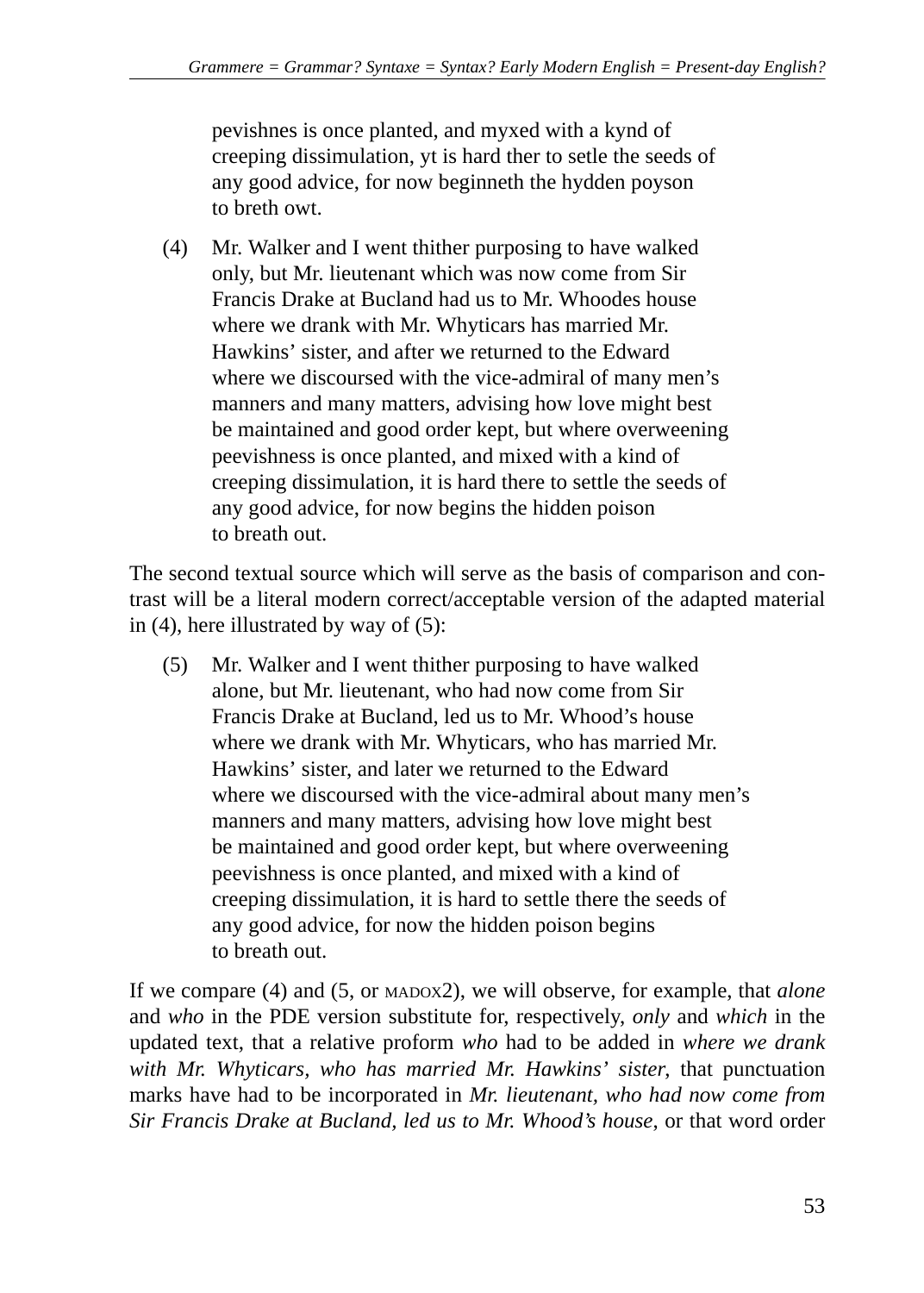has had to be adapted to contemporary standards (*now the hidden poison begins to breath out* for *now begins the hidden poison to breath out*).

In this section we have given some details about the corpus and the edition of the text, necessary for the subsequent computational treatment by the CMS parser. In the ensuing section we describe the results produced by the parser on the two versions of the original medieval source, namely, MADOX1, which coincides with the Renaissance text except for minor changes in the orthography and the lexicon, and MADOX2, which is perfectly grammatical (and mostly acceptable) in PDE.

### *4 Parsing of the Renaissance and the modernised versions*

This section focuses on the output offered by the parser for the eModE and PDE versions of the same texts. Before discussing the differences between the resulting analyses, in Section 4.1 we concentrate on some constructions and syntactic contexts which lead to the failure of the parser both with the older and with the modernised textual input. In Section 4.2 we hypothesise on the reasons that led the parser to offer different analyses for, respectively, the eModE and the PDE (or modernised) texts, and will argue that such differences constitute the bases of a (contrastive) grammar of the older period, with consequences for all the levels of syntactic constituency (word, phrasal and constructional levels). Finally, Section 5 contains some final remarks which round off our discussion on the applications of parsing software designed for contemporary English to older textual material.

## *4.1 Failures of the parser in MADOX1 and MADOX2*

Although the purpose of this paper is to ascertain to what extent Renaissance English differs from PDE by analysing the capacity of a PDE-based parser when it is required to cope with eModE data, we shall first consider a number of performance failures of the software, which suggest that some internal rules of the parser need further elaboration. It is needless to say that the degree of success of the parser is very high despite these failures. In what follows, we shall pay attention to parsing difficulties in the treatment of syntactic relations of modification, in the determination of the syntactic functions of some prepositional phrases, in the analysis of particles in phrasal verb groups, *make*-sentences, relativisers (*that* in particular), in contexts of coordination, etc.

First of all, the parser has serious problems when trying to identify the head of modifiers. In (6), for example, it is unable to identify the head of the two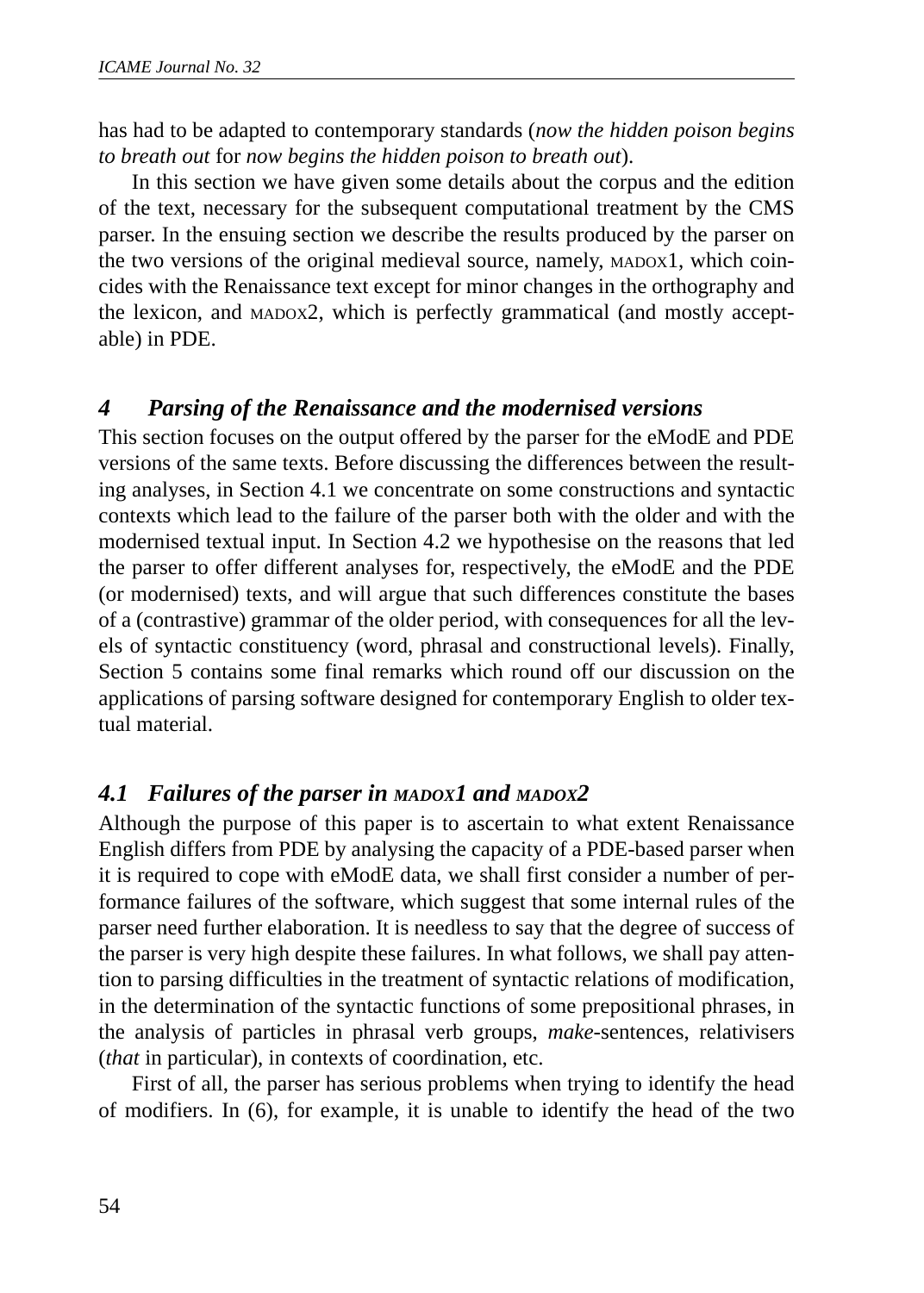prepositional phrases introduced by *with*, while in (7) the relative clause is analysed as a modifier of *Bel* and not of *Mr Creswels*. Another case in point is the analysis of infinitival clauses depending on other constituents; to give an example, in (8), the infinitive is said to modify solely the immediately preceding word, that is, *carpenters*, not the main object:

- (6) Mr Banester hunting for the votes of the most vain masses **with dinner expenses and gifts** [...] had drawn out a sheet of paper for to be set on the main mast with prayers for morning and evening [MADOX1]
- (7) We dined and lay at Mr. Creswels of the Bel **who made unto us many a substantial lie** [MADOX1]
- (8) and did press a tinker and two carpenters **to go** with us [MADOX1]

The parser also has difficulties with the analysis of *in* and *to*. In the former case it often fails to distinguish between the locative function and other functions of the preposition *in*, as evinced by (9), in which *in* is wrongly labelled as a locative. Examples (10) to (12) illustrate different faulty analyses of *to*. In (10) *to us* is analysed as a dative, in (11) *to Newport* is interpreted as a modifier of *Tobias*, while in (12) the parser treats *to* as a preposition:

- (9) he would put them **in** fear of the frenzy [MADOX1]
- (10) Mr. Brown and Mr. Baker [...] came **to** us [MADOX1]
- (11) I [...] went with Mr. Walker, Mr Lewis and Mr Tobias **to** Newport [MADOX<sub>1]</sub>
- (12) The wind began **to** fresh up [MADOX1]

Another category which often triggers wrong analyses is the particle in a phrasal verb, sometimes analysed as a preposition, sometimes as an adverb. Thus, *over* in (13) is wrongly interpreted as a manner adverb, while *off* in (14) is incorrectly analysed as a preposition governing the NP *a piece*:

- (13) whom the master combed **over** for losing his sounding lead [MADOX1]
- (14) the Elisabeth being behind shot **off** a piece and struck sail [MADOX1]

The analysis of *make* and its complements is another source of incorrect interpretations. In examples like (15) *make* is repeatedly analysed as a complex transitive verb: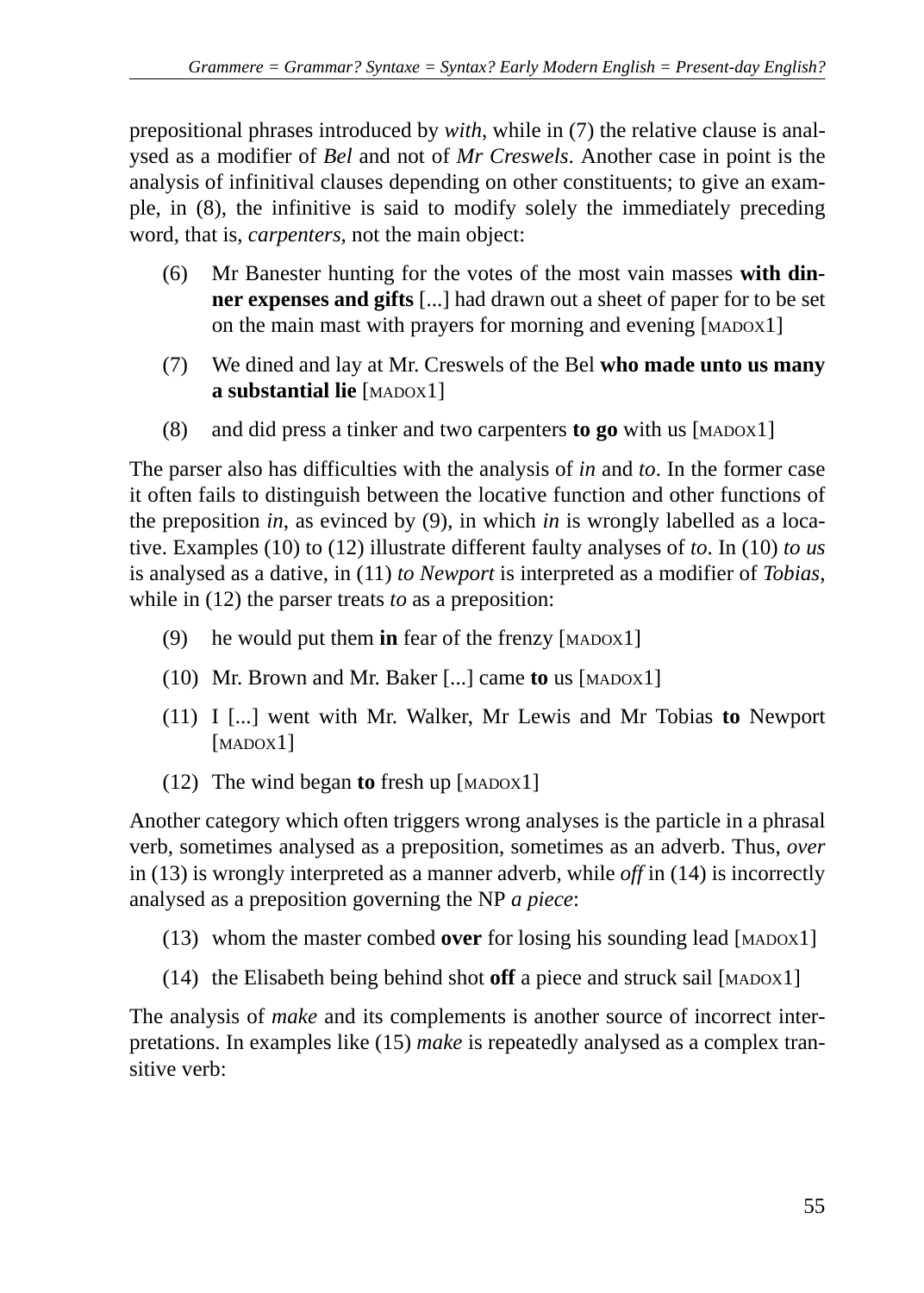(15) where Banester with his Robin-hood rhymes **made** us good sport [MADOX<sub>1]</sub>

The analysis of the multifunctional word *that* also causes difficulties to the parser, which is often unable to disambiguate between the relativiser, the complementiser and the demonstrative uses of this item. Thus, in both (16) and (17) *that* is incorrectly interpreted as a subordinating conjunction introducing a noun clause:

- (16) When I see **that** I plead as in Arte Poetica [MADOX1]
- (17) He told me of many **that** he had occupied [MADOX1]

The parser is unable to cope with sentential relative clauses, whose relativisers are invariably analysed as modifiers of the immediately preceding word (example (18)), and with inverted conditionals (as in (19)). These latter lead to the total collapse of the parser when it tries to account for the grammatical status of the constituents involved in the construction. Just as a token, *that* in (19) is analysed as a pronoun functioning as the subject of *had*, *he* is interpreted as the subject of *supposed*, while *supposed* is analysed as a finite main verb to which the parser is unable to assign any dependency relationship:

- (18) When we were come to Hurst Castle the Elisabeth being behind shot off a piece and struck sail **which put us in a doubtful marvel**, [MADOX1]
- (19) The master told me that **had he supposed the voyage would have turned to pilfering** [...] he would not have undertaken it [MADOX1]

Finally, coordination is one of the main triggers of faulty analyses, particularly when the distance between the coordinators is large. Thus, in (20) *signs* is said to be coordinated with *evening* and not with *prayers*. Similarly, in (21) the parser understands that *and* coordinates *5* and *the Moluccas* and is thus unable to assign any function to *were cast*. (22) is an illustration of a linguistic context in which the parser cannot cope with coordinates belonging to different categories, in this case a prepositional phrase and a clause. Finally, example (23) illustrates its inability to handle ellipsis:

(20) Mr Banester [...] had drawn out a sheet of paper for to be set on the main mast with prayers for morning and evening **and** signs to know when they should be sick [MADOX1]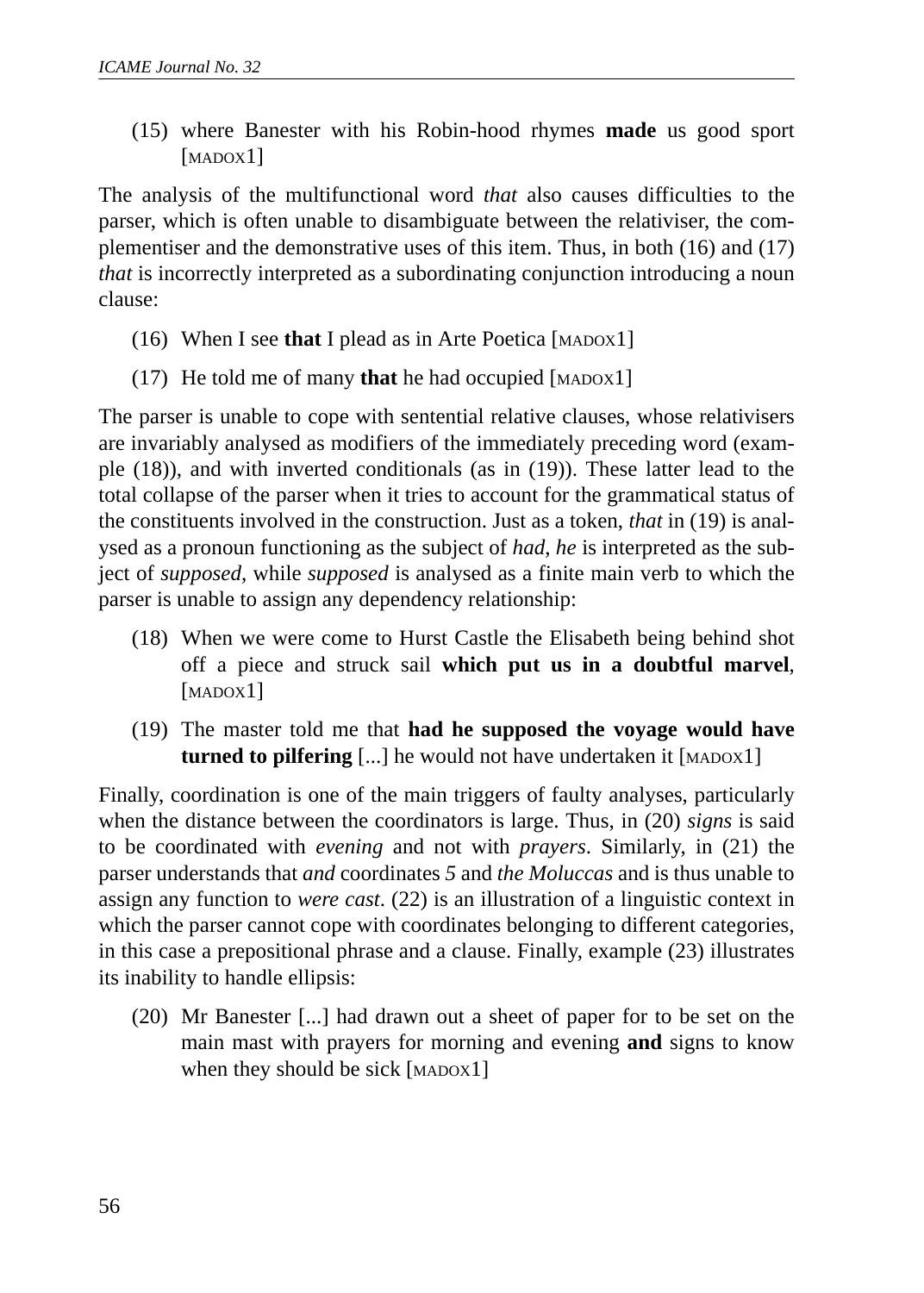- (21) He told that the King of Spain had sent 8 ships to the Moluccas **and** 5 were cast away on the coast of Barbary. [MADOX1]
- (22) We did also sharply rebuke Muns the master for his disloyal pride **and** because he went about to discourage some of our men for the voyage. [MADOX<sub>1]</sub>
- (23) Wednesday morning we found ourselves in front of Lyme **and** the next tide in front of Exmouth. [MADOX1]

## *4.2 Parsing differences between MADOX1 (eModE) and MADOX2 (modernised version)*

The differences between the analyses produced by the parser affect the whole scale of linguistic categorisation, namely, the lexical, phrasal and sentential levels. The description of the linguistic phenomena triggering different analyses will thus be organised according to the syntactic layers (subphrasal in Section 4.2.1, phrasal in Section 4.2.2 and supraphrasal in Section 4.2.3) on which the parser has acted distinctly. In Section 4.2.4 we will finally include a separate section devoted to punctuation, which constitutes one of the main triggers of mistaken outputs in MADOX1.

## *4.2.1 Subphrasal level of analysis*

At this level, we have come across different types of disparities between the analysis of the eModE and PDE texts: lexical issues related to the lexicon operative in both stages of the history of the English language (Section 4.2.1.1), variation in the categorisation of lexical items and expressions (Section 4.2.1.2), verbal subcategorisation (Section 4.2.1.3) and punctual changes in the paradigm of grammatical classes (Section 4.2.1.4).

## *4.2.1.1 Lexical issues*

At the lexical level we have found some mistakes in the analyses due to differences in the inventory of idiomatic collocations in eModE and PDE. An example of this is the different behaviour of the parser with the collocation *at the least* and its updated version *at least*. The parser is unable to cope with *at the least* in (24), whereas it correctly interprets *at least* in MADOX2 as an idiomatic adverbial. It goes without saying that lexical issues illustrated by collocations like these have no consequences for the grammatical system the parser is built upon, whose analysis constitutes the focus of this study:

(24) My lord Foster being a little drunk went up to the main top to fetch down a rebel and 20 **at the least** after him [MADOX1]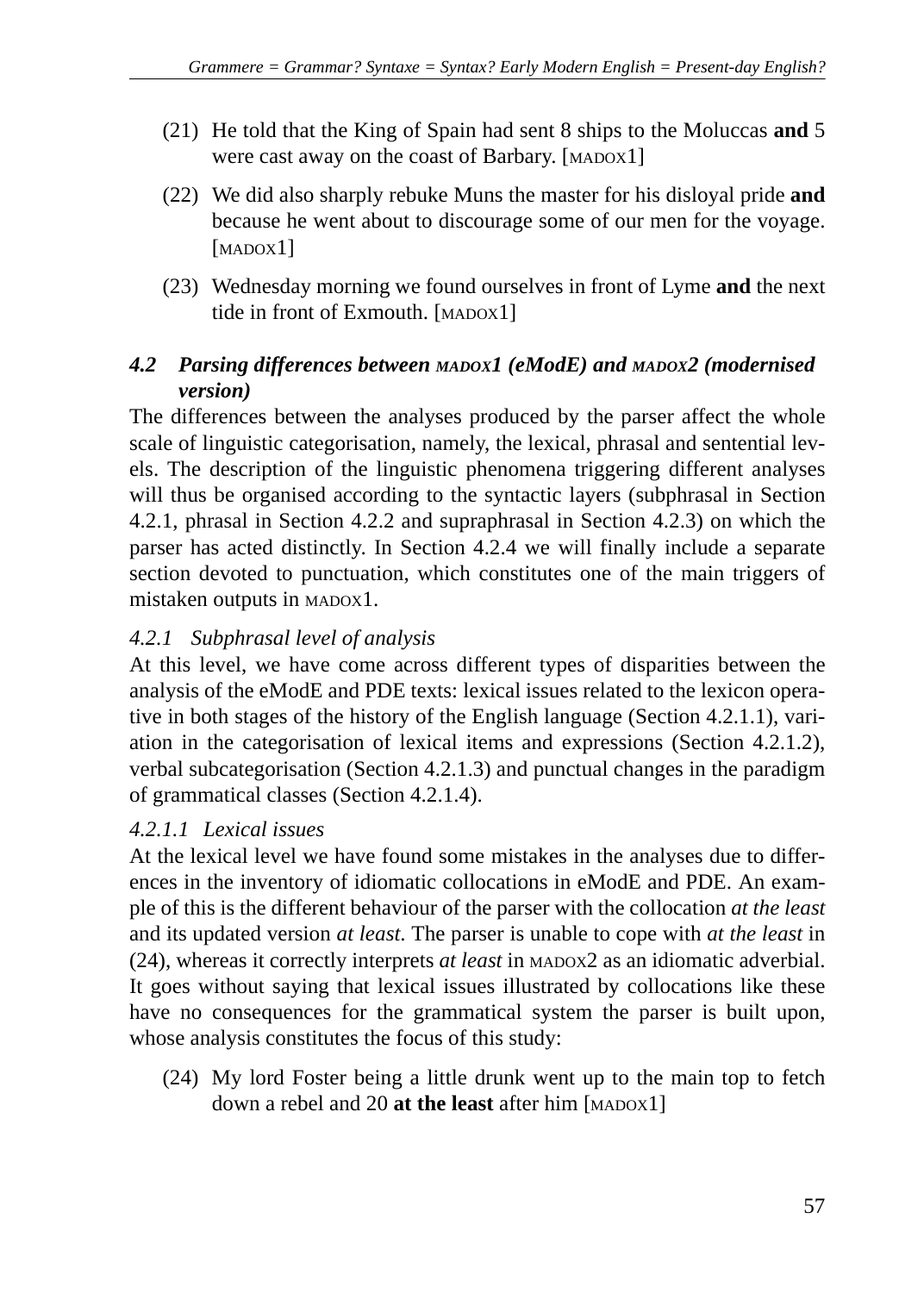### *4.2.1.2 Grammatical categorisation*

The results of the parser in those cases in which the category of a linguistic item in a construction changes across time provide an interesting insight into the nature of the process of linguistic classification in the periods under investigation (see, in this respect, González-Álvarez 2002: 181). In what follows we shall discuss examples of pairs of categories which undergo modification from eModE to PDE.

First, examples such as (25) and (26) illustrate the use of morphologically unmarked forms as adverbs. The parser tackles the morphological analysis of these examples in a correct way but it fails in their syntactic parsing, which is based on rules valid for PDE. *Marvellous* is analysed as an attributive adjective qualifying *negligent*, not as an intensifier, in (25), whereas *fair* in (26) is analysed as an adjective functioning as a predicative complement, not as a manner adverbial:

- (25) but is **marvellous** negligent and bold [MADOX1]
- (26) although he speak me **fair** yet [...] [MADOX1]

Second, example (27) illustrates the use of *after* as a temporal adverb in eModE, which is replaced by the adverb *afterwards* in the modernised version. Only in MADOX2 does the parser ascribe the adverb to the correct category, that is, time adverbial:

(27) **After** were we so encumbered with shore-haunters that [...] [MADOX1]

A third instance of wrong categorial ascription concerns *beside*, an item which can function as a conjunction in eModE, as (28) illustrates:

(28) Mr. Banester [...] had drawn out a sheet of paper for to be set on the main mast with prayers for morning and evening and signs to know when they should be sick which **beside** it was immeasurably beyond all modesty, the conceit was also so gross that [...] [MADOX1]

The parser is only trained to interpret *beside* as a preposition, as it actually does in this case, and thus fails to analyse it as a conjunction. Its replacement with *although* in MADOX2 yields the expected results.

#### *4.2.1.3 Verbal subcategorisation*

Some verbs have undergone diachronic changes in their subcategorisation or argument frame. The parser is, in principle, able to deal with subcategorisation differences because it does not rely on a strict lexicon of selectional restrictions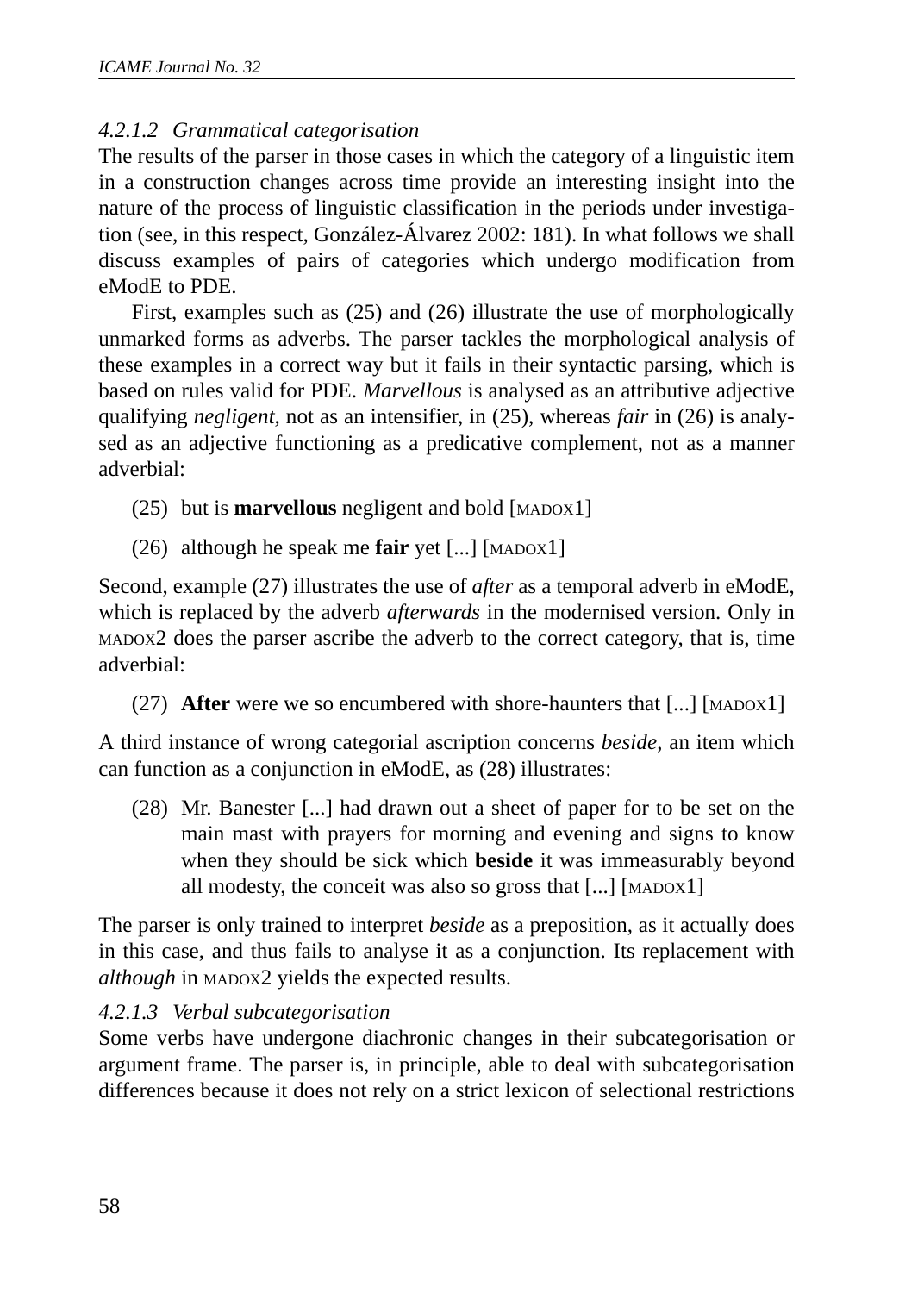valid uniquely for PDE. However, it fails in a number of instances, admittedly very few, as illustrated by (29):

(29) Mr. Colman who was Mr. Wolley's man came with a broad seal to **stay** Mr. Boze [MADOX1]

In this example the parser is unable to provide a transitive interpretation for *stay* and treats it as an intensive verb, thus assigning the function of subject complement/predicative to *Mr Boze*. The replacement of *stay* with a transitive verb like *fetch* warrants a correct analysis.

## *4.2.1.4 Other changes affecting the paradigms*

A paradigm which has undergone considerable changes in the course of the eModE period is that of relative and *wh-*forms (Barber 1997: 209–216; Rissanen 1999: 293–299). Example (30) illustrates the use of *which* with a human antecedent. Such use leads to the total collapse of the parser, which is not able to assign *which* a correct label and parses it as a determiner without any associated function. The parser also fails to analyse *that* in syntactic terms and is incapable of depicting the syntactic dependency holding between *go* and *concluded* and between the *which*-clause and the main clause. Once *which* has been replaced by *who* in the modern version, the syntactic analysis becomes quite felicitous:

(30) Captain Parker concluded **that** he **which** could endure the Irish service and please my Lord of Aburgeny might go for a soldier and a servingman in any place of England [MADOX1]

It is fair to point out here that the parser's grammar is able to cope with other uses which are no longer possible in PDE, such as the use of the relativiser *that* in non-defining relative clauses, illustrated by (31a). The parser's outputs for (31a) and (31b) are identical:

- (31) a. At supper we talked of tattlers and counted Hearle, **that** betrayed Madder but a knave as is Nichols [MADOX1]
	- b. At supper we talked of tattlers and counted Hearle, **who** betrayed Madder, a knave, as is Nichols [MADOX2]

## *4.2.2 Phrasal level of analysis*

Here the main difference concerns the structure of negative verb groups. The PDE-based constraints ruling the syntactic structure of negative verbal groups (see, among others, Ellegård 1953: 161–162; Tieken-Boon van Ostade 1987: 228; Barber 1997: 193–196 or Rissanen 1999: 239–248, 269–277) are not in keeping with eModE examples such as (32a), (33a) and (34a), with negative ver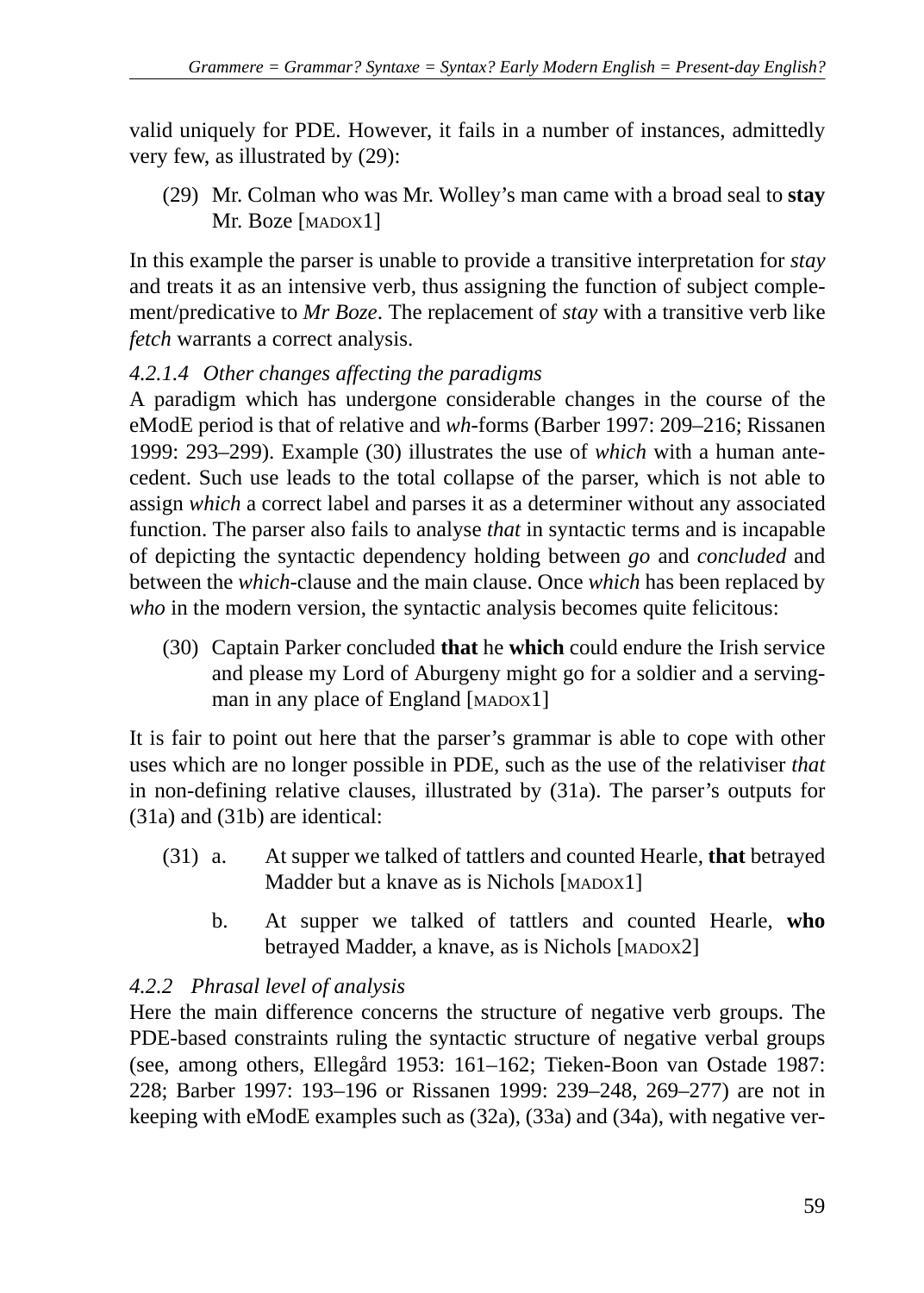bal constructions with no auxiliaries. In (32a) the parser is incapable of assigning a function to *whom*, while the modified version offers the correct analysis:

- (32) a. Here lost we again our tinker and a carpenter and I **know not** whom else [MADOX1]
	- b. Here we lost again our tinker and a carpenter and I **do not know** whom else [MADOX2]

In (33a), unlike (33b), the parser does not recognise *supped* as the main verb of the clause:

- (33) a. Mr. Captain Ward **supped not** with us [MADOX1]
	- b. Mr. Captain Ward **did not sup** with us [MADOX2]

Finally, in (34a) *not* is analysed as a negative particle without any associated syntactic function, whereas in the modernised version *not* is plausibly taken as the negator modifying the auxiliary *do*:

- (34) a. I know he loves me **not** [MADOX1]
	- b. I know he does **not** love me [MADOX2]

### *4.2.3 Supraphrasal level of analysis*

At the clause/sentence level we shall focus on infinitive clauses (Section 4.2.3.1) and on word-order issues (Section 4.2.3.2).

### *4.2.3.1* For to *as an infinitive marker*

Infinitive clauses are no longer introduced by the preposition *for*, which was a possibility in older stages of the English language, mainly (though not exclusively) in clauses functioning as purpose adverbials (Rissanen 1999: 309). This is the reason why the parser is not able to decide on the status of *for* and the subsequent infinitive clause in examples like (35):

(35) Mr. Banester [...] had drawn out a sheet of paper **for** to be set on the main mast [MADOX1]

Once the preposition has been discarded in the modernised version, the assignment of functional labels is done correctly since *set* is correctly interpreted as a modifier of *sheet of paper*.

### *4.2.3.2 Issues of word order*

That the surface word order of the sentence strongly conditions the output of the parser in many respects is shown by the ensuing facts. First, we will consider the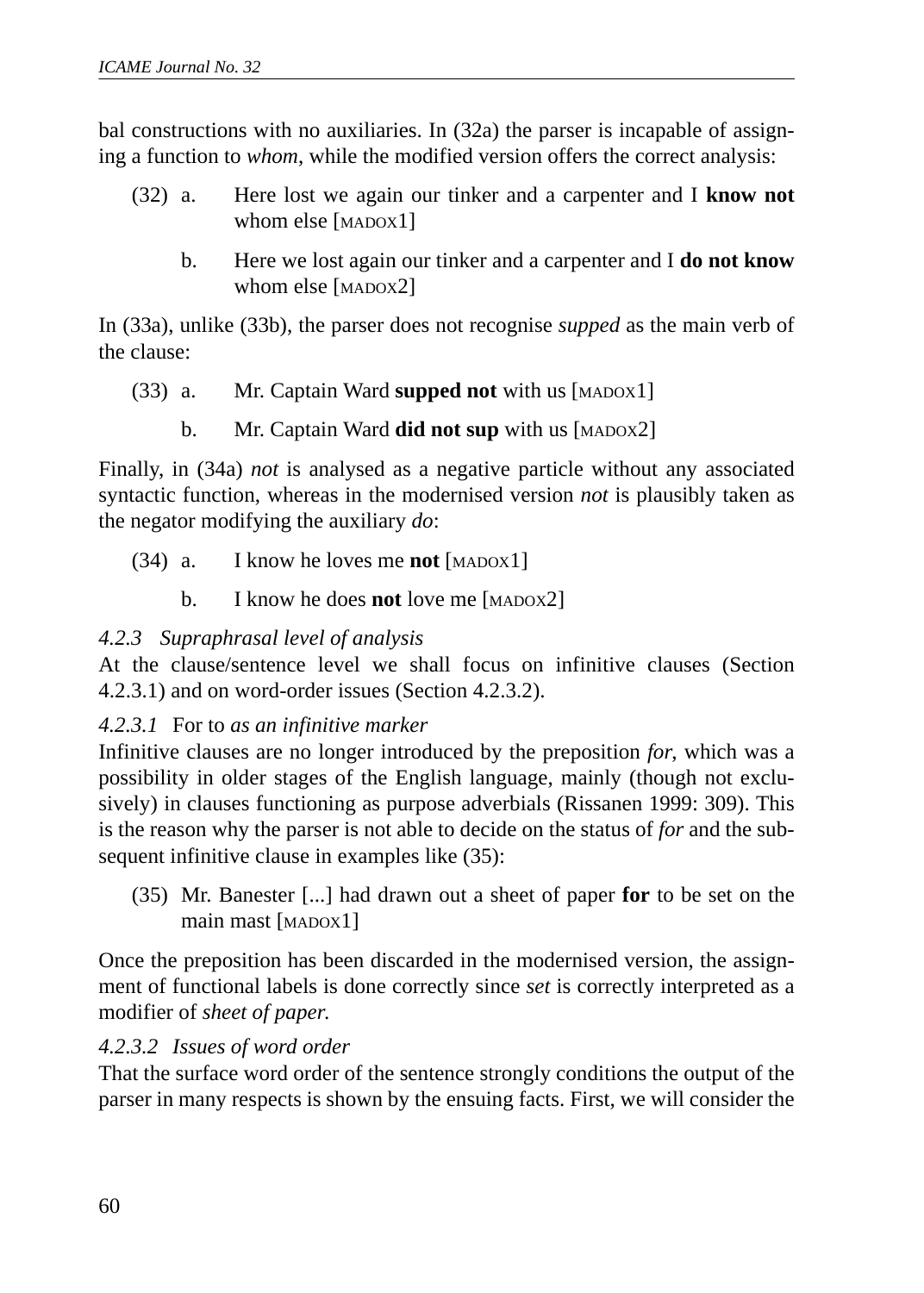consequences which the discontinuity of constituents has for the analysis of MADOX1. To give an example, in (36), in which the place adjunct *in the Frances* plus the relative clauses initiated by *where* are split by the occurrence of the prepositional phrase *with Captain Drake*, the parser wrongly treats *Drake* as the antecedent of *where*:

(36) We dined in the Frances with Captain Drake where we had good cheer and good friendly welcome [MADOX1]

Likewise, in (37a) the two clauses are analysed as coordinated, since the parser's grammar is unable to cope with relative clauses which are not immediately preceded by their antecedents. The modernised version in (37b) yields the correct analysis:

- (37) a. We supped in the Elisabeth with the vice-admiral also, where Captain Skevington made us good cheer [MADOX1]
	- b. We supped also with the vice-admiral in the Elisabeth, where Captain [...] [MADOX2]

A second word-order issue which affects the parser's results is its preference for postverbal adverbials. Thus, when an adverbial occurs before the verb in a position which is not canonical in PDE, the parser produces chaotic analyses of the ensuing constituents, as in (38a), in which the initial placement of the locative adverbial *there* triggers an existential interpretation. In MADOX2, where *there* has been moved to post-verbal position, *there* is correctly interpreted as a locative adverbial:

- (38) a. when the ebb came we fell down to Yermouth and **there** anchored [MADOX1]
	- b. when the ebb came we fell down to Yermouth and anchored **there** [MADOX2]

A third major difference between the two versions as far as word order is concerned is the placement of adverbials between the verb and the object. As is well accredited in the literature (Quirk *et al*. 1985: §8.22, 498–500; Biber *et al*. 1999: 771; Huddleston *et al*. 2002: 780), the placement of (non-parenthetical) adverbials between verbs and objects is prohibited in PDE. The parser's contemporary grammar is thus induced to offer a mistaken analysis in examples such as (39a), in which the parser fails to analyse *coming* as the complement of the preposition *at* and *volley* as the object of *gave*. Desirably, the analysis of (39b), with no intervening adverbial, is correct: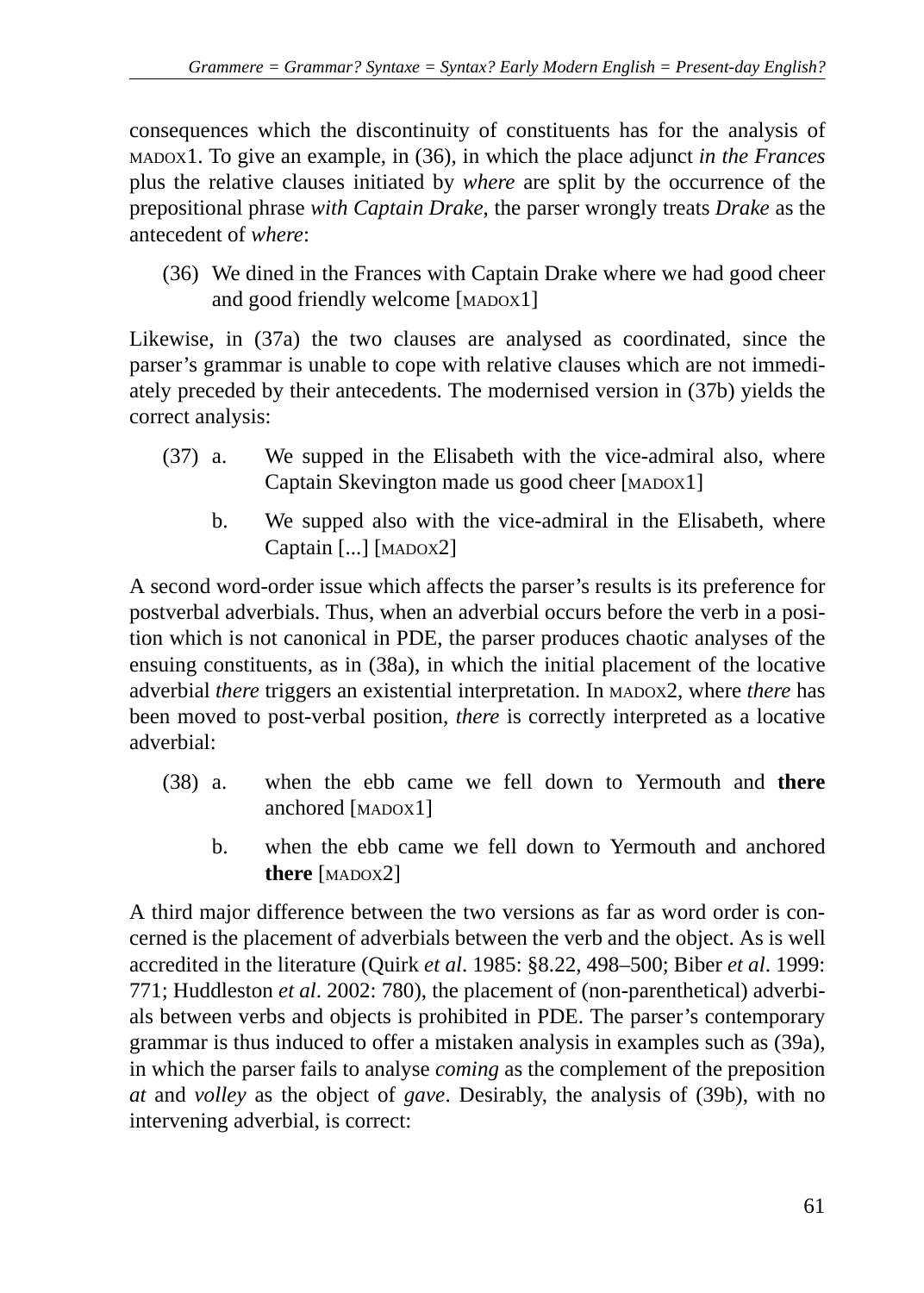- (39) a so that she gave at her coming a gallant volley of shot for an homage [MADOX1]
	- b. so that at her coming she gave a gallant volley of shot for an homage [MADOX2]

Fourth, a further case of wrong analysis due to diachronic changes in word order is subject-verb inversion after initial adverbials:

- (40) a. After were we so encumbered with shore-haunters that [...] [MADOX<sub>1]</sub>
	- b. Afterwards we were so encumbered with shore-haunters that [...] [MADOX2]

Thus, in (40a), unlike (40b), the parser is unable to identify *were* as the main verb of the clause. This is, however, not always the case. To give an example, in (32a) above subject-verb inversion does not cause any problems for the parser.

Finally, another word-order feature which brings about differences between the eModE and the modernised version is the relative order of direct objects and periphrastic indirect objects. The PDE-based constraints ruling the relative order of direct and indirect objects are incompatible with arrangements such as those in (41a), which were found well into the eModE period (Rissanen 1999: 268) since, as is well known, when the analytic dative first develops, almost all orders are possible (Fischer 1992: 381–382):

- (41) a. Our general gave **to all the ships** very necessary instructions for the voyage [MADOX1]
	- b. Our general gave very necessary instructions for the voyage **to all the ships** [MADOX2]

In (41a) *to all the ships* is assigned the interpretation of heuristic adverbial. The analysis of (41b), in which the direct object precedes the prepositional dative, is correct.

### *4.2.4 Punctuation*

The major differences between the outputs obtained for the eModE text and its modernised version are indeed due to punctuation. Differences in the conventions for punctuation in eModE and in PDE (see, among others, Salmon 1999 or Görlach 2001: Chapter 3) lead to the collapse of the parser when it has to deal with examples such as (42) to (47), discussed below.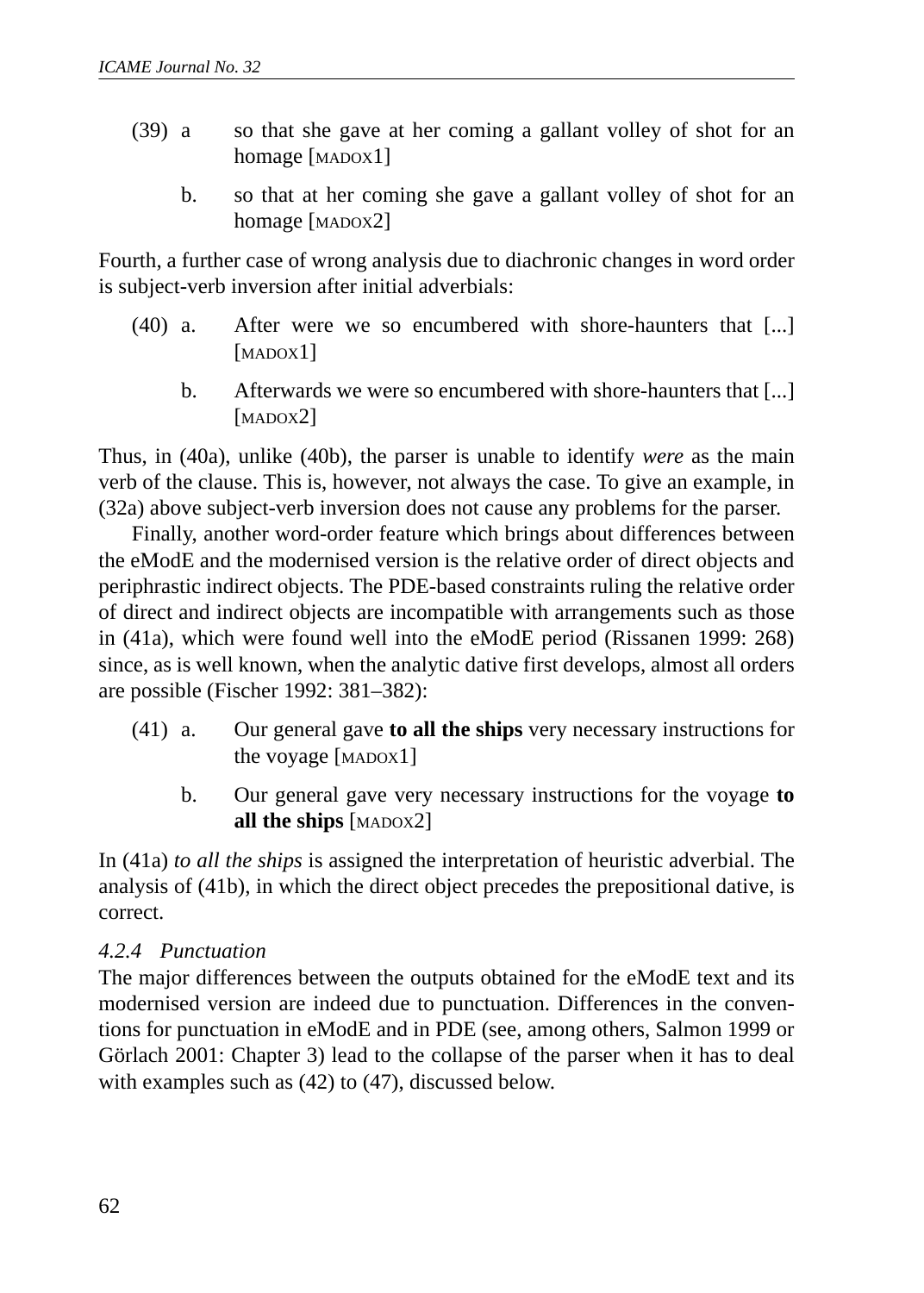In (42a), the parser treats the time clause as a modifier of *set*, analyses *cried* as the complement of *was* and does not know which constituent is being coordinated by *but*. The insertion of commas before and after the temporal clause, as illustrated in (42b), avoids such misinterpretation:

- (42) a. wherefore he was set on shore in the Wight and when he was there he cried unto the boat gang to take pity on him and to take him back without his chest but they refused. [MADOX1]
	- b. wherefore he was set on shore in the Wight and, when he was there, he cried unto the boat gang to take pity on him and to take him back without his chest, but they refused. [MADOX2]

In (43a) *Brown* and *preachers* are analysed as coordinated subjects and both *Mr* and *Baker* are analysed as modifiers of *preachers*; MADOX2 yields the correct analysis, in which *Brown* and *Baker* are coordinated and *preachers* is an apposition to both: $10$ 

- (43) a. Mr. Brown and Mr Baker preachers with the bailies of Newport came to us [MADOX1]
	- b. Mr. Brown and Mr Baker, preachers with the bailies of Newport, came to us [MADOX2]

In (44a), the parser does not analyse the relative clause as a modifier of *ship*. As already suggested in the previous example, the addition of commas before and after the relative clause, here in (44b), yields the expected results:

- (44) a. the king of Portugal's ship **which lay at Meedhole** was likely to be stolen away by the knaves [MADOX1]
	- b. the king of Portugal's ship, **which lay at Meedhole**, was likely to be stolen away by the knaves [MADOX2]

In (45a), the parser is unable to identify the main verb, while in (45b), the parser correctly analyses *came* as 'MAIN>0', that is, as the matrix predicator:

- (45) a. Mr. Hawkins of Plymouth **riding to London** came to us. [MADOX<sup>1</sup>]
	- b. Mr. Hawkins of Plymouth, **riding to London**, came to us. [MADOX2]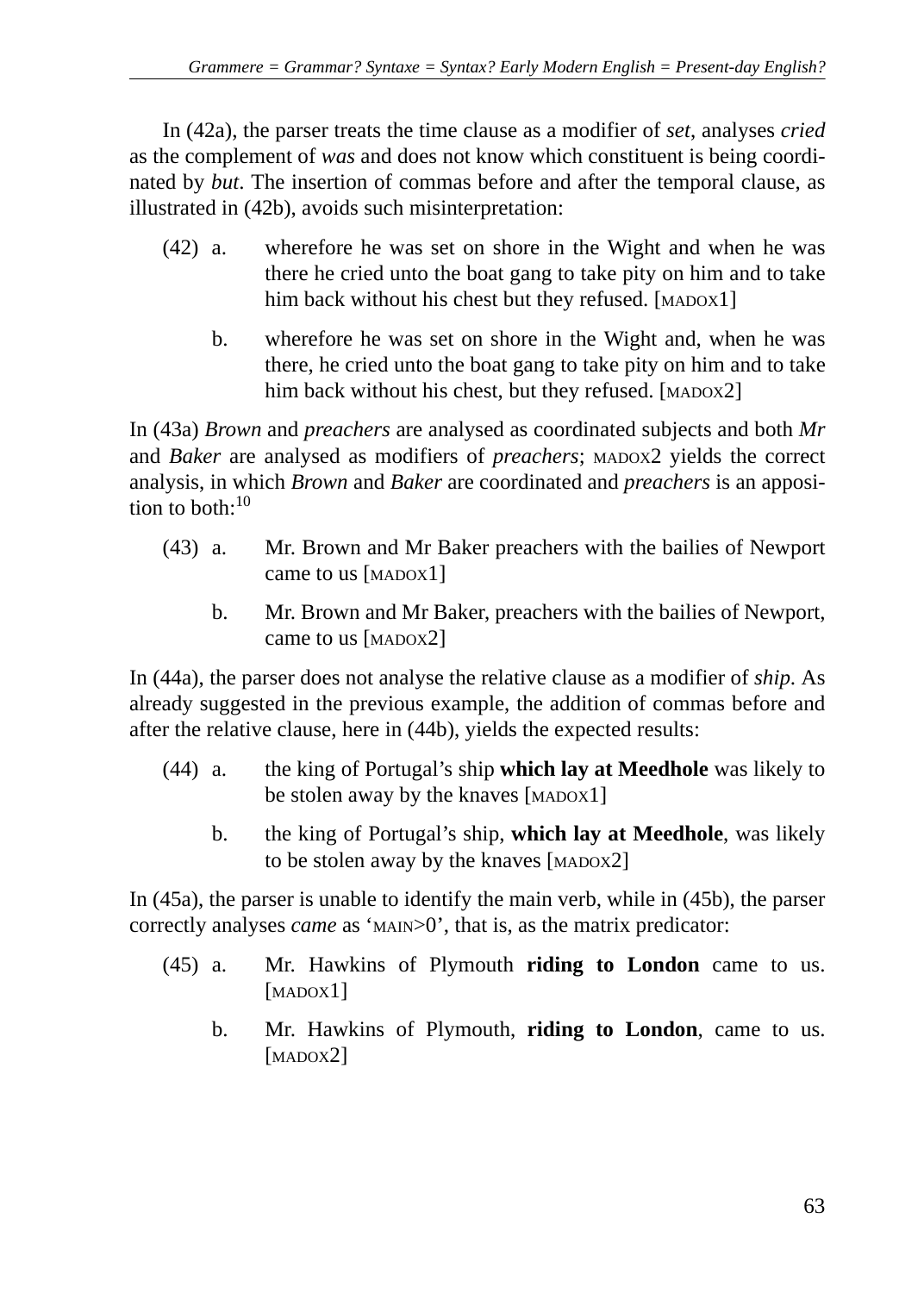In (46a), *up* is wrongly treated as a preposition and *caused* as a prepositional complement. With the insertion of a comma after *up* in the modern version, the assignment of functional labels is done correctly:

- (46) a. The wind began to fresh **up** which caused us to weigh upon the ebb [MADOX1]
	- b. The wind began to fresh **up**, which caused us to weigh upon the ebb [MADOX2]

Finally, the parser is unable to cope with vocatives such as the one in (47a) when no commas are provided; (47b) offers the correct interpretation:

- (47) a. but now **sir** he has no skill in medicine [MADOX1]
	- b. but now, sir, he has no skill in medicine [MADOX2]

It is nonetheless worth mentioning that adequate punctuation does not always bring about a better analysis. In (48a) the parser correctly interprets the *having*clause as a modifier of *Edward Horsey*, while in (48b) it is unable to establish any syntactic dependency at all between the constituents just mentioned:

- (48) a. Sir Edward Horsey **having complained to our general that the king of Portugal's ship** [...] [MADOX1]
	- b. Sir Edward Horsey, **having complained to our general that the king of Portugal's ship** [...] [MADOX2]

Similarly, in (49b), the parser fails to assign the appropriate function to *one of the Azores*, in spite of the comma:

- (49) a. We heard that Captain Laundrey and the French had taken St. Michaels, **one of the Azores in behalf** [...] [MADOX1]
	- b. We heard that Captain Laundrey and the French had taken St. Michaels, **one of the Azores in behalf** [...] [MADOX2]

Finally, the parser offers a correct analysis of the relativiser in (50a), whereas in (50b), in which the relative clause is between commas, it is unable to identify the antecedent of the relativiser, and is incapable of depicting the syntactic dependency holding between *which* and *saw*:

- (50) a. There was a small comet **which** I saw 8 days ago in the breast of Erychtonius [MADOX1]
	- b. There was a small comet, **which** I saw 8 days ago in the breast of Erychtonius [MADOX2]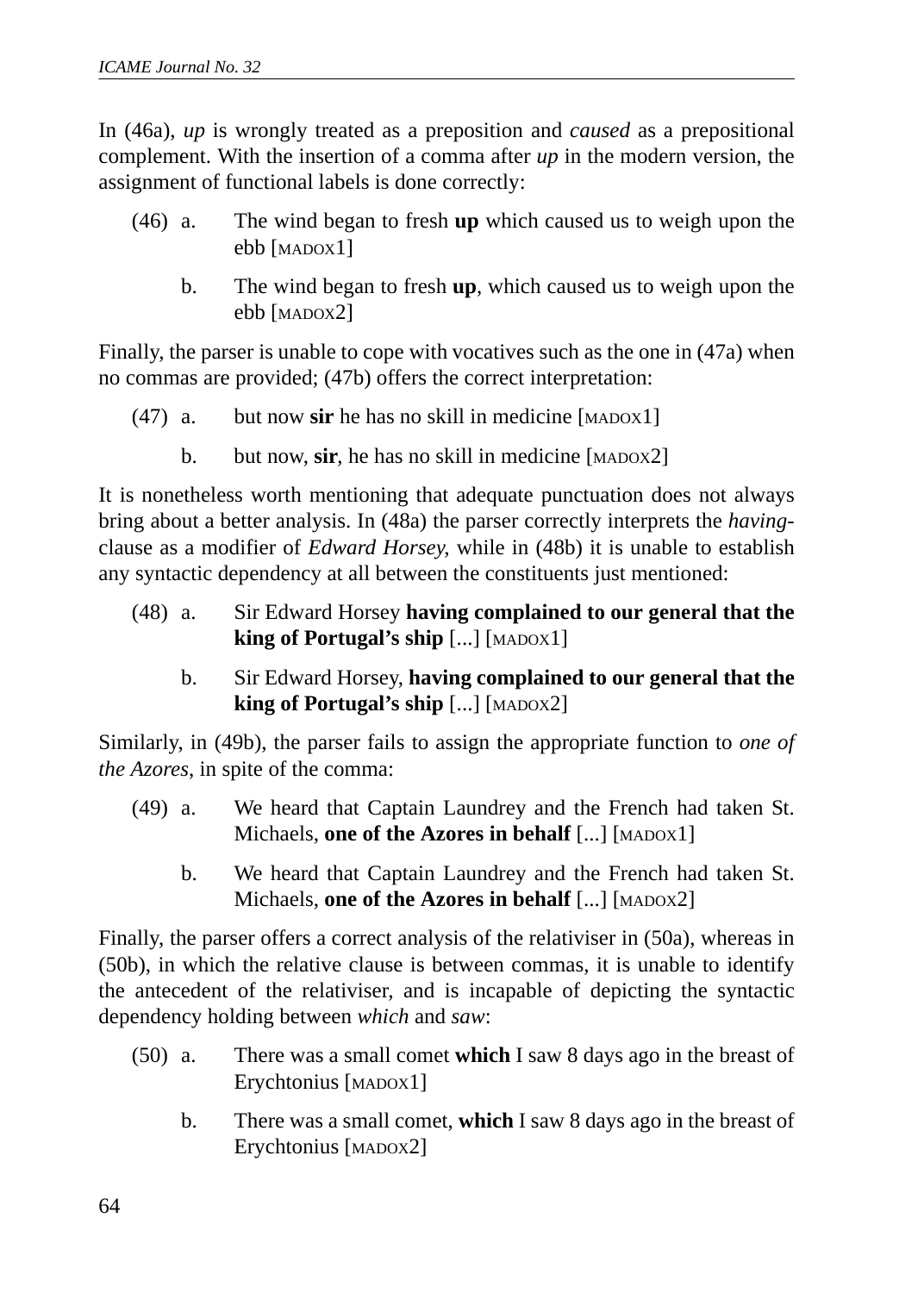## *5 Final remarks*

Our aim in this paper was to ascertain the extent and the nature of grammatical variation between eModE and PDE and not so much how the Constraint Grammar Parser should be 'taught' so as to cope with the language of earlier periods.

Though, admittedly, the parser was able to handle a large proportion of the Renaissance text, much more than in the case of late Middle English, as investigated in González-Álvarez and Pérez-Guerra (2004), the degree of success achieved is lower than with the PDE version, thus indicating that the grammars of the two periods are still significantly different at some points.

The differences found have been shown to affect all the levels of linguistic categorisation: lexical, phrasal and sentential. As regards the subphrasal level, the main divergences between eModE and PDE analyses derive from (i) the recategorisation of several lexical items, (ii) the alterations in verbal subcategorisation, and (iii) the changes in paradigm membership. The differences at the phrasal level are, however, not so striking as one might expect if one takes into account the significant changes that have affected the verb group in eModE. Such changes have few consequences for the behaviour of the parser because it simply analyses the surface structure of the utterances. Negative verb phrases stand out among the changes that cause diverging analyses at this level. As for the clause- or sentence-level, the evidence drawn from the parser's outputs suggests that the most extensive changes at this level concern the organisation of infinitival clauses and word-order strategies. Finally, differences in the conventions for punctuation in the two periods proved to be one of the main triggers of faulty analyses in the eModE text.

To conclude, we regard the results of this pilot study as highly encouraging. The vast amount of linguistic data which we have obtained out of a limited number of words opens the use of the parser to methodological applications. One such application may well be the teaching of early stages of the language. As a teaching tool, the outputs offered by the Constraint Grammar Parser on historical data may be used not only as a resource for information but also as a medium for student-centred discussion.

## *Notes*

- 1. The research reported has been funded by the Spanish Ministry of Education and Science, grant number HUM2005–02351/FILO, which is hereby gratefully acknowledged.
- 2. 'Grammaticality' is here understood as a deductive rather than as a inductive (or 'generative'; see Järvinen and Tapanainen 1997: 5) characteristic of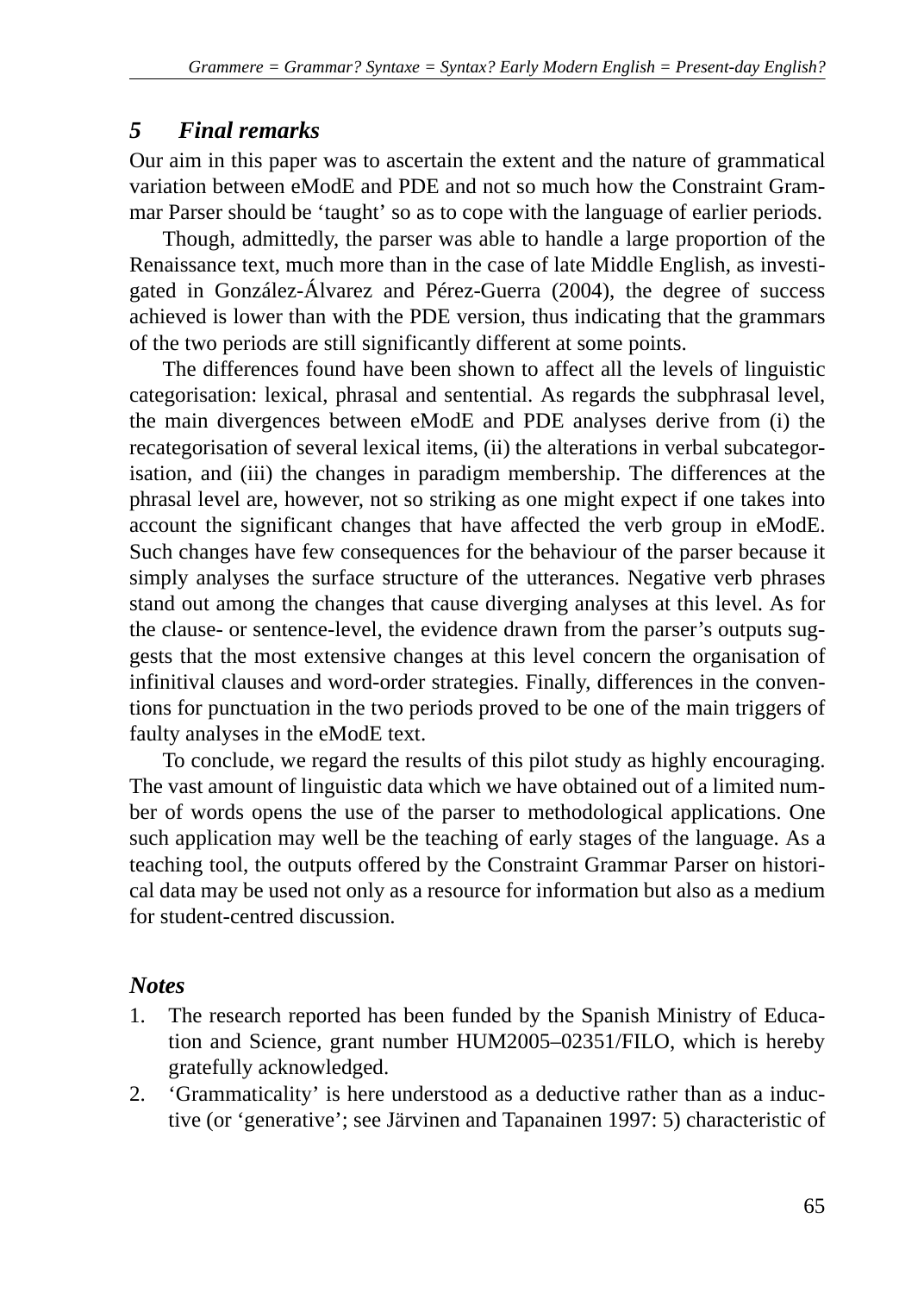linguistic explanation. Alternatively put, the grammatical component of the language will assume that the linguistic productions which act as the input of the grammatical parser are grammatical and, in consequence, the grammar of the language will have to develop a set of rules with which the utterances are conformant.

- 3. More information on the CMS parser can be obtained at http://www.connexor.com. ENGCG has been used for the morphosyntactic annotation of several millions of words of the *Bank of English*. In Voutilainen and Heikkilä (1994), the ENGCG is used for the analysis of 12,548 words from *The Independent* (1990).
- 4. It must be remarked that the system is not absolutely context-dependent since it houses heuristics which analyse by prediction the unanalysed words (see Voutilainen 1994b: Chapter 6 in this respect).
- 5. The proportion of ambiguous morphosyntactic interpretation once the disambiguator has been applied to the preliminary output, as reported by Tapanainen and Järvinen (1997: 70), is not alarming at all  $-3.2$  per cent –, whilst the percentage of the presence of the correct morphosyntactic analysis in the output of ENGCG and the FDP parser (the so-called 'success rate') is 97 per cent.
- 6. An illustration of a basic syntactic (negative) constraint is given in, for example, Tapanainen and Järvinen (1997: 65): REMOVE (@I-OBJ) IF (\*–1C VFIN BARRIER SVOO LINK NOT  $0$  svoo) – the declaration is simpler in the FDP model. The goal of this rule is to discard (REMOVE) the analysis of a given constituent as the indirect object ( $@$ I-OBJ) when, first, there are no ditransitive verbs (svoo) between the first  $(1)$  constituent to the left  $(-)$  which is clearly (C) a finite verb (VFIN) and the (supposed) indirect object, and, second, the very same verb under examination does not subcategorise for indirect objects (LINK NOT 0 SVOO). Not every constraint belongs to the REMOVEtype. An example of a, say, 'positive' morphological constraint or rule is: "<past>" =! (DET) (–1C DET) (1C NUM) (2C NPHEAD), which implies that *past* is a determiner when: (i) the first word  $(1)$  to the left  $(-)$  is unambiguously  $(c)$ a determiner (DET), (ii) the first word to the right is a numeral (NUM), or (iii) when the second word (2) to the right is a noun or pronoun (NPHEAD).

In view of these constraints, one realises that the only linguistic operations at work are, on the one hand, positional syntax (distributional circumstances) and rough verbal feature-checking, on the other. In this connection, it must be mentioned that feature-checking is, to a certain extent, incompatible with the theoretical basis of our investigation, since it draws on the existence of some level of abstract description in which we are not inter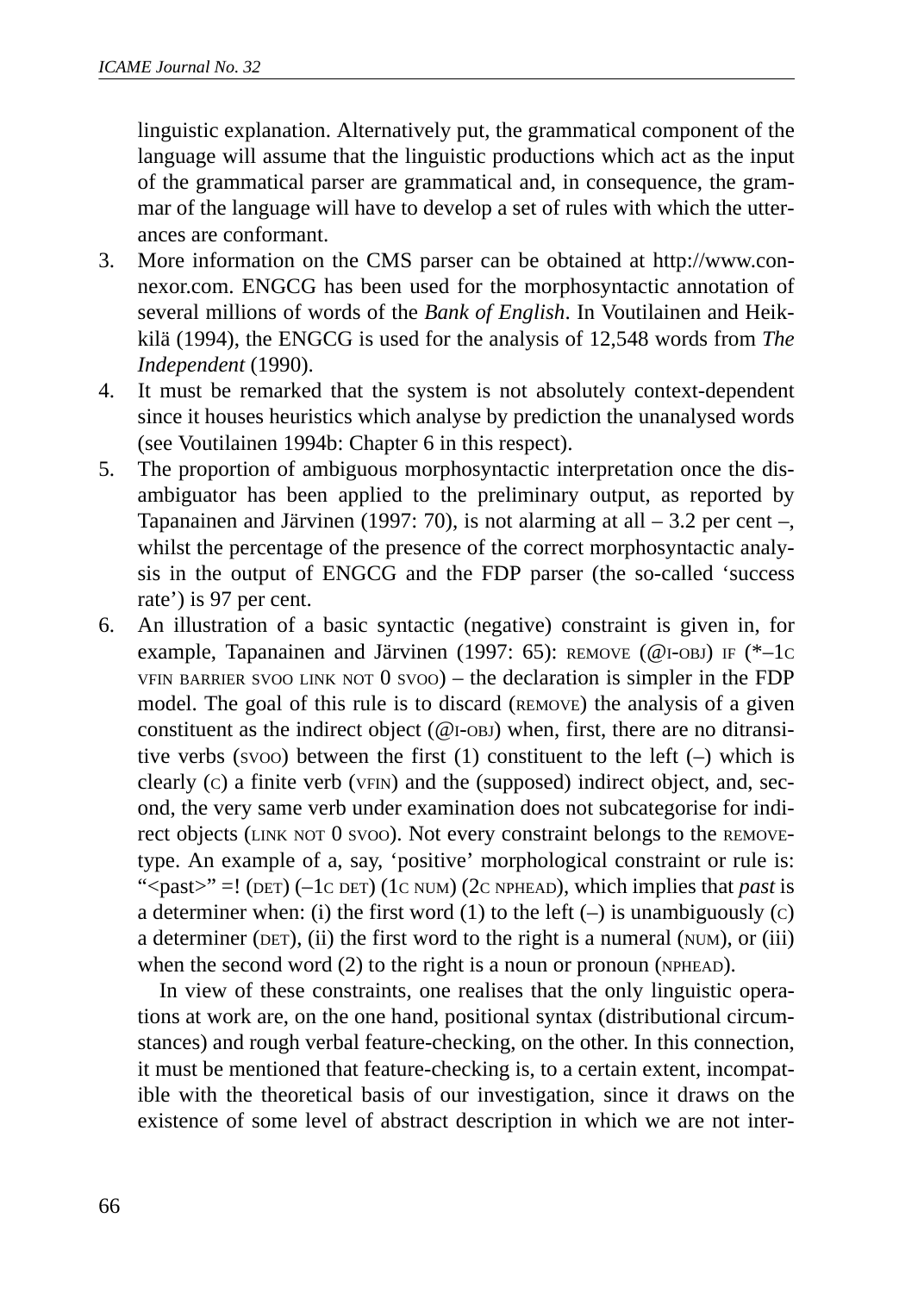ested in this study. To the end of comparing surface (eModE and PDE) grammars, the ideal parser would be one which does not rely on the subcategorisation of the constituents at all.

- 7. The tags and their grammatical justification are based on Quirk *et al*.'s (1985) grammar of English.
- 8. The lexicon of the ENGCG system, so-called ENGTWOL, is based on corpora (*Brown*, *LOB*) and dictionaries (*Longman Dictionary of Contemporary English*, *Collins COBUILD Language Dictionary*).
- 9. Kytö and Voutilainen investigate 32,700 and 37,000 running words in their (1995) and (1998) papers, respectively.
- 10. It is fair to point out here that the parser is not always flawed when it tries to identify appositions not separated by commas, even though failure is the usual tendency. To give an example, in *Thomas Cley the carpenter*, *the carpenter* would be correctly analysed as an apposition.

# *References*

- Barber, Charles. 1997. *Early Modern English.* 2nd edition. Edinburgh: Edinburgh University Press.
- Biber, Douglas, Stig Johansson, Geoffrey Leech, Susan Conrad and Edward Finegan. 1999. *Longman grammar of spoken and written English*. Harlow: Pearson Education.
- Ellegård, Alvar. 1953. *The auxiliary* do*: The establishment and regulation of its use in English*. Stockholm: Almqvist & Wiksell.
- Fischer, Olga C. M. 1992. Syntax. In N. F. Blake (ed.). *The Cambridge history of the English language. Volume II: 1066–1476,* 207–408. Cambridge: Cambridge University Press.
- González-Álvarez, Dolores. 2002. *Disjunct adverbs in Early Modern English: A corpus-based study*. Vigo: University of Vigo (Servicio de Publicacións).
- González-Álvarez, Dolores and Javier Pérez-Guerra. 2004. Profaning Margery Kempe's tomb or the application of a constraint-grammar parser to a Late Middle English text. *International Journal of Corpus Linguistics* 9(2): 225– 251.
- Görlach, Manfred. 2001. *Eighteenth-century English*. Heidelberg: Winter.
- Huddleston, Rodney, Geoffrey K. Pullum and Laurie Bauer. 2002. *The Cambridge grammar of the English language*. Cambridge: Cambridge University Press.